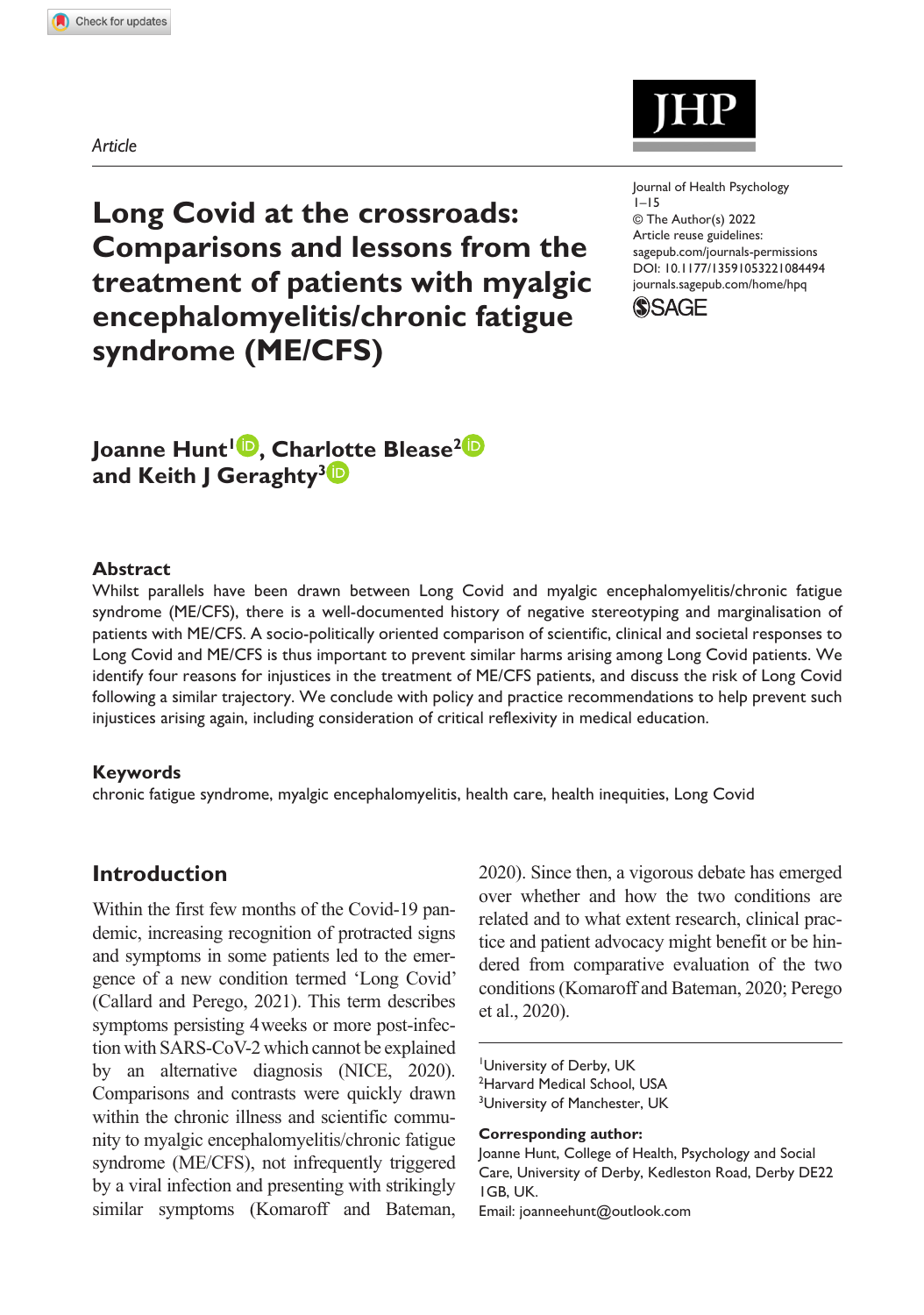A considerable body of literature shows that patients with ME/CFS are treated negatively by healthcare professionals (HCPs) who question the existence of ME/CFS as a disease and/or lack understanding of the illness (Anderson et al., 2012; Blease et al., 2017). ME/CFS is often described as a 'contested illness', one that has given rise to considerable tension between patients and HCPs. Because of the similarities between ME/CFS and Long Covid, it is valuable to compare mainstream clinical, scientific and societal positioning of, and responses to, ME/CFS and Long Covid, with a view to learning from mistakes made and opportunities missed in the treatment of, and research into, ME/CFS. Our goal, drawing on historical evidence and current context largely in the UK, is to offer a constructive evaluation so lessons might be learned to benefit both patient groups.

The paper is structured as follows. After a brief overview of Long Covid and ME/CFS, we consider Long Covid through the lens of patient experiences, finding that currently there appears to be greater mainstream legitimisation of Long Covid relative to ME/CFS. Following this, we examine the roots of unjust treatment of ME/ CFS patients and offer four reasons to explain greater mainstream legitimisation of Long Covid. We emphasise that the greater aetiological certainty around Long Covid relative to ME/ CFS, alongside prevalence and dynamics associated with a public health crisis, may help ensure appropriate framing and ethical treatment of Long Covid patients. However, we also note that socio-political dimensions of health and illness have played a role in the psychologisation of ME/CFS, and we caution that Long Covid may be susceptible to a parallel process of politicisation. We argue that Long Covid can currently be conceptualised as sitting at a crossroads and that learning lessons from mistakes made with ME/CFS could ensure that Long Covid does not follow a similar path. Equally, vice-versa, the trajectory of ME/CFS could now be influenced by the degree to which learnings from Long Covid, and measures taken to accommodate this patient group, might be applied to ME/CFS. We close by offering recommendations for how the scientific and clinical communities and policy makers might reduce the risk of injustices in the treatment of patients with Long Covid and ME/CFS.

# **Background: Long Covid and ME/CFS**

The term Long Covid was first used by social scientist Elisa Perego in May 2020 on social media to describe her experience of protracted symptoms subsequent to infection with SARS-CoV-2 (Perego, 2020). Long Covid is a capacious term encompassing all patients with protracted symptoms of 4weeks or more, with recognition that sub-groups or different disease phenotypes exist and that some patients may fit more than one sub-group (Maxwell, 2020; Perego et al., 2020). There exists a burgeoning body of knowledge relating to symptomatology and pathophysiology of Long Covid, both independently and in comparison with ME/CFS (Altmann and Boyton, 2020; Davis et al., 2021; Komaroff and Lipkin, 2021; Proal and VanElzakker, 2021; Wong and Weitzer, 2021). Whilst we will not detail the findings here, it is important to note that the wide-ranging symptoms of Long Covid are, with a few exceptions, strikingly similar to ME/CFS (Davis et al., 2021; Wong and Weitzer, 2021). For example, the prominence of post-exertional malaise in both Long Covid and ME/CFS (Proal and VanElzakker, 2021) suggests that rehabilitative strategies might usefully draw on research and clinical experience across both conditions, to the benefit of both patient groups.

Prevalence and incidence of Long Covid are uncertain, in part owing to different definitions in data gathering. However, data indicate that at least 10% of those infected with SARS-CoV-2 experience at least one symptom for 12weeks or longer; with a reported incidence (December 2020) in the UK of 301,000 people with symptoms lasting between 5 and 12weeks; and a reported incidence (March 2021) of 1.1million people with symptoms persisting past 4weeks (Maxwell and Poole, 2021; ONS, 2021). In the case of ME/CFS, an estimated 135,000–270,000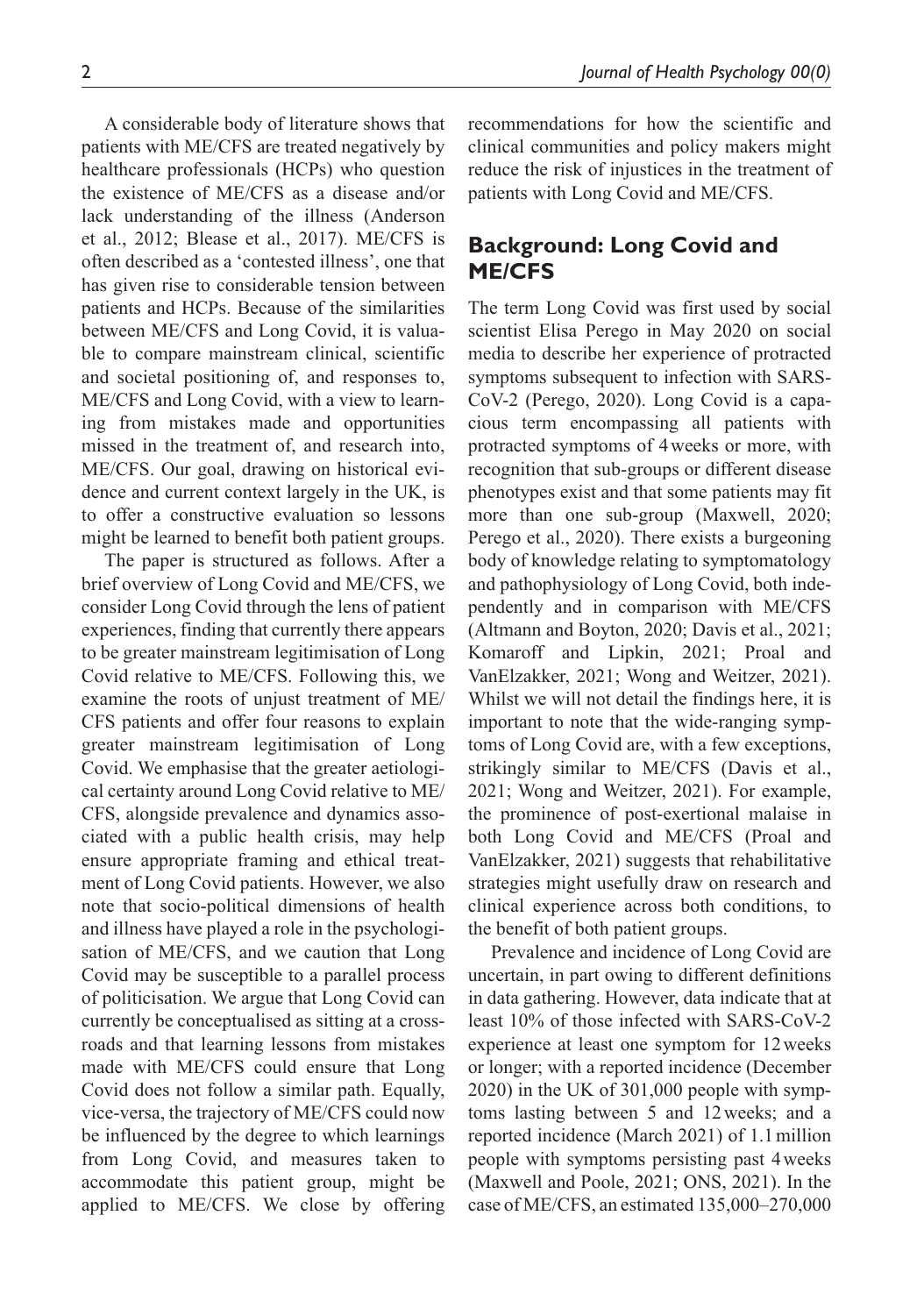people are affected in the UK (0.2%–0.4% of the UK population), although many people with ME/CFS may remain undiagnosed (CFS/ME Working Group, 2002).

Whilst Long Covid is in its infancy, ME/CFS has a long history, having been recognised as a disease of the nervous system by the World Health Organisation in 1969 (under the nomenclature ME) before the term 'chronic fatigue syndrome' gained prominence from the 1980s onwards (Holmes et al., 1988). This change of terminology emphasised subjective symptoms as opposed to biological markers and a biopsychosocial, as opposed to biomedical, conceptualisation of ME/CFS emerged within UK healthcare. The biopsychosocial model of ME/ CFS places greater emphasis on psychosocial factors versus biological factors, whereby the illness is considered 'medically unexplained' (Deary et al., 2007). However, critics have maintained that biological findings are downplayed (Geraghty and Blease, 2019; Geraghty et al., 2019).

## **Mainstream responses to patients with Long Covid**

In this section, we compare evidence pertaining to mainstream scientific, clinical and societal responses to patients with Long Covid. Since a considerable body of empirical literature has described evidence to show that patients with ME/CFS are often unfairly stereotyped and discredited by HCPs we will not review the findings here (see: Blease and Geraghty, 2018; Blease et al., 2017). In summary: while we note that some doctors may be sympathetic to patients with ME/CFS, many studies have captured evidence of highly prevalent negative attitudes among HCPs and trainees (Raine et al., 2004; Stenhoff et al., 2015). Consistent with these findings, further research demonstrates that people with ME/CFS report stigmatising responses in healthcare encounters, perceiving their moral character to be questioned and their concerns to be minimised (Anderson et al., 2012; Dickson et al., 2007). Such negative identity prejudice has also been reflected historically to some extent in the UK press (Liddle, 2019; McKie, 2011), though it should be noted that in recent years some press coverage has been more sympathetic (Ryan, 2019). Some of this positive framing may be due to the emergence of Long Covid and a newfound appreciation of postinfectious syndromes (O'Neill, 2020).

Is there evidence that patients with Long Covid are subject to similar negative stereotyping? Early on in the pandemic some evidence indicated that many Long Covid patients reported healthcare experiences strikingly similar to people with ME/CFS, including HCP disbelief and psychologisation of their symptoms (Ladds et al., 2020; Maxwell, 2020). This reflects social media narratives (Lokugamage et al., 2020c) and media reports (The Telegraph, 2020). It is important to caveat that some of these reports of negative experiences were documented before Long Covid gained ground as a clinical entity. Of particular note are patient reports of HCPs attributing symptoms to anxiety and offering psychotropic medication (Kingstone et al., 2020; Ladds et al., 2020; Maxwell, 2020). However, the same studies demonstrate variation in responses from HCPs, with some participants noting HCP belief, willingness to acknowledge uncertainty and validation of patient testimony. This suggests that a stumbling block for some HCPs might be a lack of understanding around Long Covid, as opposed to not believing patients. Similarly, unsatisfactory healthcare for people with Long Covid as reported in the media often appears to derive from unpreparedness of health services as opposed to HCP disbelief (Jennings, 2020; Thomas, 2021). Whilst some Long Covid patients report having investigations refused, others report multiple investigations for other diseases (Maxwell, 2020); this again suggests that many HCPs are taking patients seriously, even if they are uncertain about how Long Covid might be treated. In other words, HCPs appear willing to revise their ideas about Long Covid in the face of emerging evidence. Certainly, there is no indication of negative identity prejudice in Long Covid with regard to collective moral character and personal qualities as evidenced in the case of ME/CFS, where the latter has been framed by some HCPs as a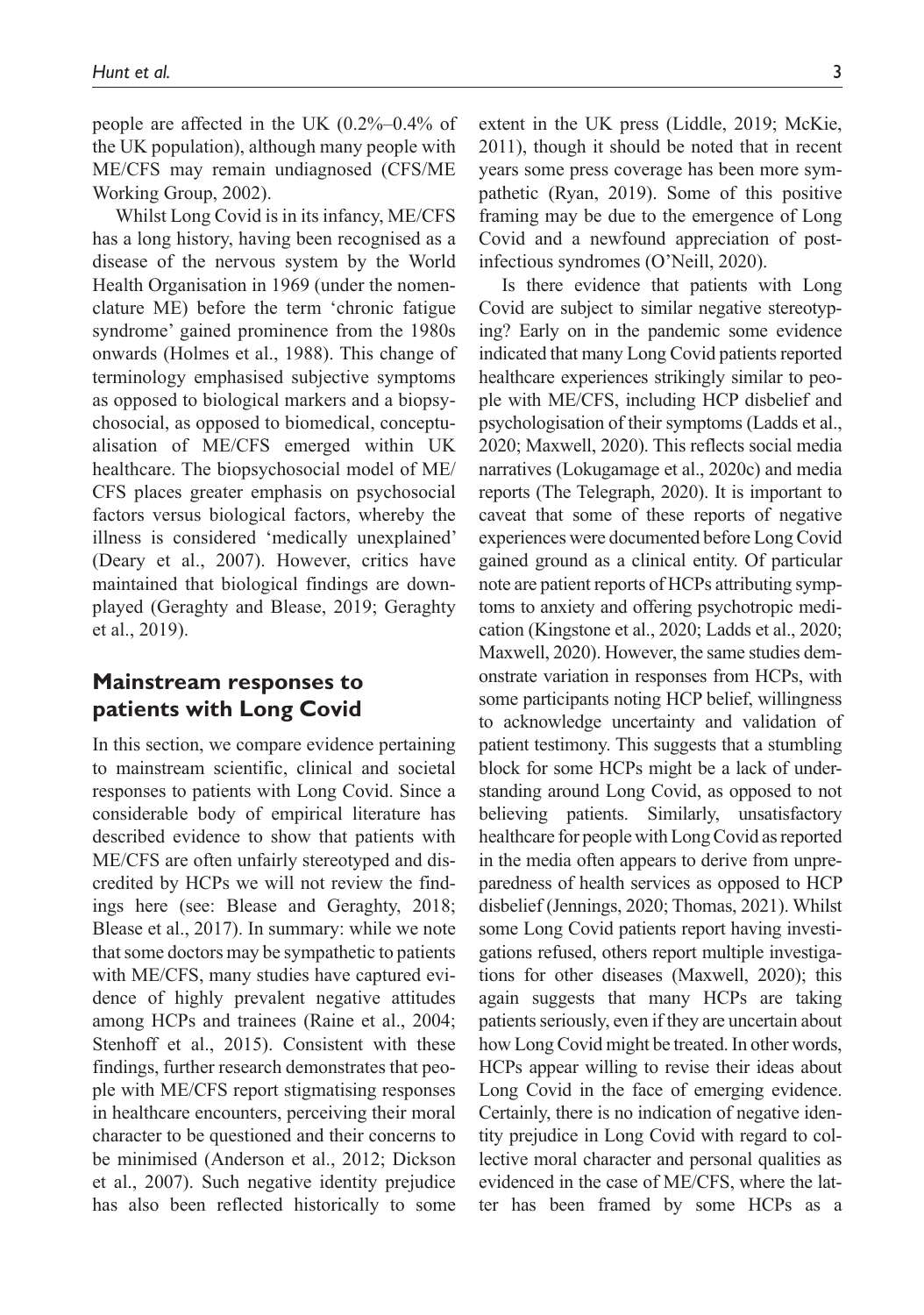'malingerers' last resort' (Chew-Graham et al., 2009: 4) and 'a certain personality trait that is chronic fatigue syndrome waiting to happen' (Raine et al., 2004: 2).

A more recent UK qualitative study (Razai et al., 2021) explored the experiences of 70 people with Long Covid vis-à-vis their experiences of symptoms, primary care services and their recommendations for service improvement. Whilst feelings of uncertainty and isolation were widely reported, it is notable that experiences of HCP disbelief and/or dismissal of patient testimony were not reported. Participants emphasised a need for regular follow-ups and on-going support, but there was no mention of a need for more empathetic or accepting responses from HCPs. It should however be noted that whilst the study's semistructured topic guide included multiple questions around GP services, it did not include any specific questions on HCP (dis)belief or patient relationships with their GP. It is also noteworthy that the findings of this study – and thus patient experience – changed healthcare practice across the two GP surgeries involved. Razai et al. report how the GP practices involved in the study now offer Long Covid patients on-site social prescribing with signposting to community support services and on-going clinical support, whilst urgent consultations with on-going support are offered in the case of acute Covid symptoms. This willingness to change practice in response to research and patient experience in the case of Long Covid stands in contrast to ME/CFS, where even a change of direction within NICE guidelines (NICE, 2021) has failed to change the attitudes of some within the clinical and scientific community (Kmietowicz, 2021; Royal College of Physicians, 2021).

HCP acceptance and belief of patient testimony in the case of Long Covid, combined with recognition of clinical and scientific uncertainty, have largely been reflected by mainstream scientific and social structures. Both the UK and international press have produced numerous articles emphasising the severity and range of symptoms, alongside the detrimental impact on patients' lives, many of which feature or are written by medical doctors (BBC, 2020a; Herman, 2020; Mitchell, 2020). Scientific legitimisation of patient narrative has been offered by, amongst others, the World Health Organisation which invited Long Covid patients and medical doctors to discuss concerns (Lokugamage et al., 2020b). The National Institute for Health Research (NIHR) reviews of evidence pertaining to Long Covid (Maxwell, 2020; Maxwell and Poole, 2021), both emphasise the need to listen to the lived experience of patients as experts by experience. Equally, well-established and reputable medical journals have published pieces, authored by people with Long Covid (many of whom are medical doctors) calling for patient testimonies to be heeded (Gorna et al., 2021; Lokugamage et al., 2020c). Finally, the fact that the patient-led term Long Covid has been adopted by scientific institutions, journals, scientists, academics and medical doctors (Nurek et al., 2021; Perego et al., 2020), albeit apparently more so in the UK than in other countries (Canino and Gainty, 2021), indicates some degree of recognition and acceptance of the patient narrative. This stands in contrast to ME/ CFS, where the term 'chronic fatigue syndrome' (CFS) persists despite many patients finding this term reductive and misleading (Nicholson et al., 2016), whilst some research indicates that HCPs may consider the label CFS as a less serious diagnosis relative to ME (Jason et al., 2002).

Long Covid advocacy occupies a different space in mainstream social and scientific discourse compared with ME/CFS. Notably, the term activism has been largely used in Long Covid to commend the efforts of patient-led advocacy (Lokugamage et al., 2020b), contrasting starkly with mainstream responses to ME/ CFS patient activism (Blease and Geraghty, 2018). Acceptance of the value of patients' lived experience has extended to a widespread recognition that patients should be involved in design of research (Alwan et al., 2020), notably as 'equal partners' (Maxwell and Poole, 2021). Of note is an acknowledgement that Long Covid patient-researchers can offer added value to research (Taylor et al., 2021); in the case of ME/CFS and to some extent more broadly prepandemic, the mainstream position on patientresearchers has historically been more cautious (David et al., 1988; Greenhalgh, 2019). In the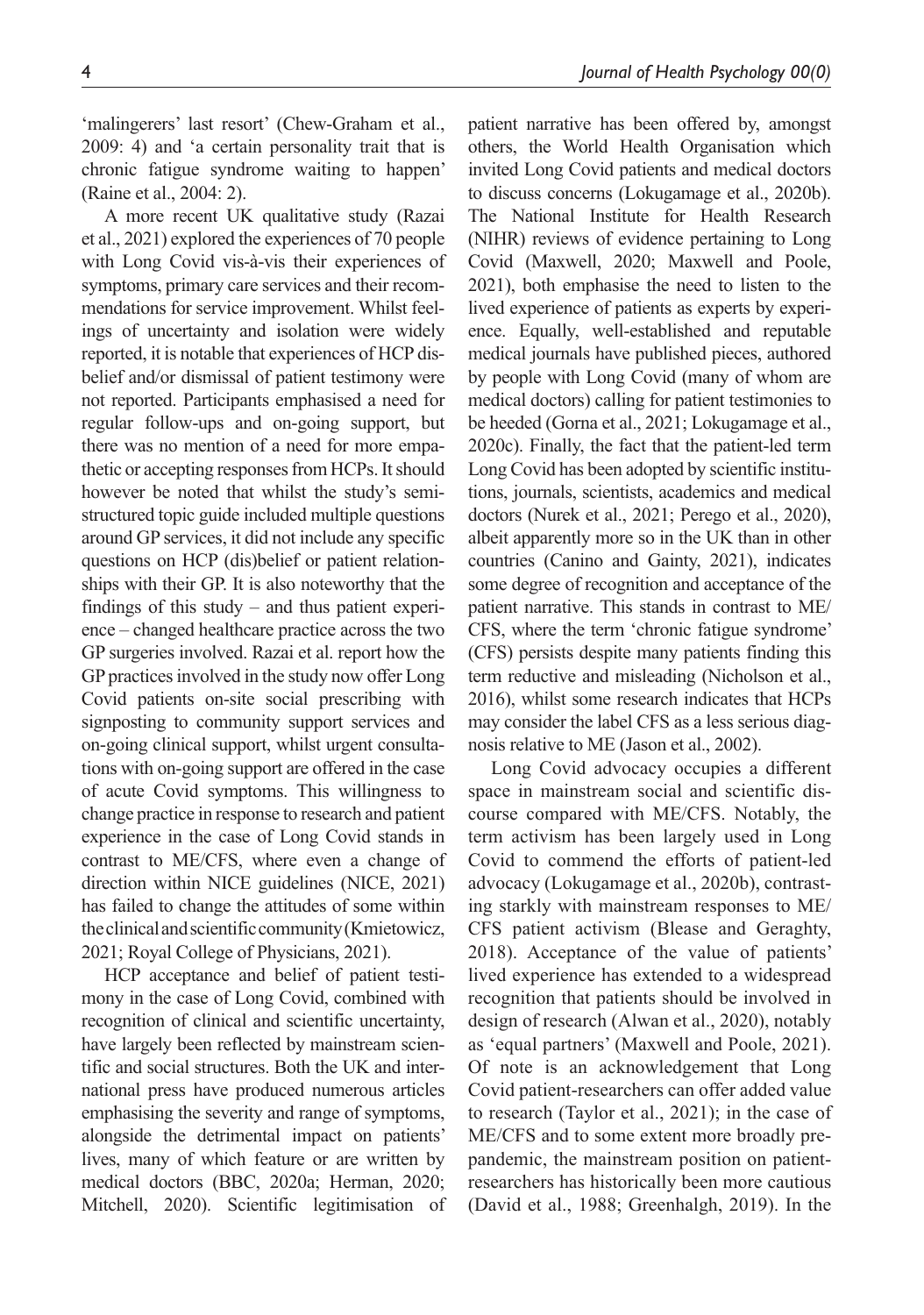case of Long Covid, we see strategies aimed at including, rather than excluding, patient voices.

Such inclusivity appears to extend to policy development where doctors with Long Covid have recognised that existing explanatory frameworks require revision to accommodate people with Long Covid (Alwan et al., 2020; Lokugamage et al., 2020c). The need to take morbidity as seriously as mortality (which likely requires the development of a coherent chronic care model), the need for multi-disciplinary care services and the need to involve patients in clinical service commissioning have been strongly voiced by Long Covid advocates and discussed in medical journals and the UK press (Alwan et al., 2020; Herman, 2020). Further, medical and social discourse arguably underpinning inadequate chronic healthcare provision, such as the false dichotomy underpinned by the 'recover or die' narrative, are also being challenged (Alwan et al., 2020). Finally, rapid evaluation of alternative healthcare delivery models to meet the needs of Long Covid patients has been recommended by the NIHR (Maxwell and Poole, 2021).

In summary: we cautiously conclude, based on existing evidence, that patients with Long Covid appear to have sustained lower levels of negative stereotyping and discrediting relative to ME/CFS. There is also evidence that patients with Long Covid are more likely to have been included in medical knowledge formation activities. Although it may yet be too early to determine whether patients with Long Covid are, or will be, subject to similar discrimination in the longer term we examine the reasons as to why – despite similar symptomology – this emergent divergence appears to have arisen and what lessons we might learn.

# **Explaining differences in the treatment of patients with Long Covid and ME/CFS**

### *Prevalence*

We propose that the current and projected prevalence of Long Covid, as a chronic illness arising from a pandemic, is a considerable buffer to negative patient stereotyping and provides a critical stimulus for taking the condition seriously. Owing to the scale of Covid-19 as a global pandemic, we can speak of a 'tipping point' of public and medical awareness about Long Covid, not experienced by ME/CFS patients. Partly because of the sheer numbers involved, Long Covid has affected numerous individuals across all walks of life, including those who are prominent in medicine, academia, politics and the media (Adams, 2020; Alwan, 2020; Herman, 2020). The social power of some of these high-profile Long Covid patients and advocates has facilitated greater legitimacy attributed to Long Covid as an illness and has raised the collective credibility of Long Covid patients as a group. For example, as previously alluded to, a published 'manifesto' authored by 39 doctors as patients (Alwan et al., 2020) made an epistemically weighty appeal for better recognition and treatment of Long Covid. Similarly, and more recently, a clinical toolkit comprising 35 recommendations for recognition, diagnosis and management of Long Covid was developed in the UK by 33 clinicians, 29 of whom have lived experience of Long Covid, termed 'expert clinicianpatients' (Nurek et al., 2021).

Perhaps less evidently but importantly, the prevalence and public health implications of Covid-19 have been cited as a reason for taking Long Covid seriously (Perego et al., 2020). For example, it has been suggested that appreciating the potential long-term consequences of infection with Covid-19 might assist in encouraging the general public's compliance with government public health directives (YouTube, 2021) and this can be observed to some extent in UK government communications (DHSC, 2020). The urgent need to understand covid-19 and, by extension, Long Covid, is perhaps reflected in the amount of research published in this field. A PubMed search in November 2021 of papers on Long Covid (search string 'Long Covid or post Covid or chronic Covid or Postacute Covid-19 syndrome or post covid-19 condition') within the previous 12months returned 13,287 papers, with 'Sars-cov-2 or covid-19 or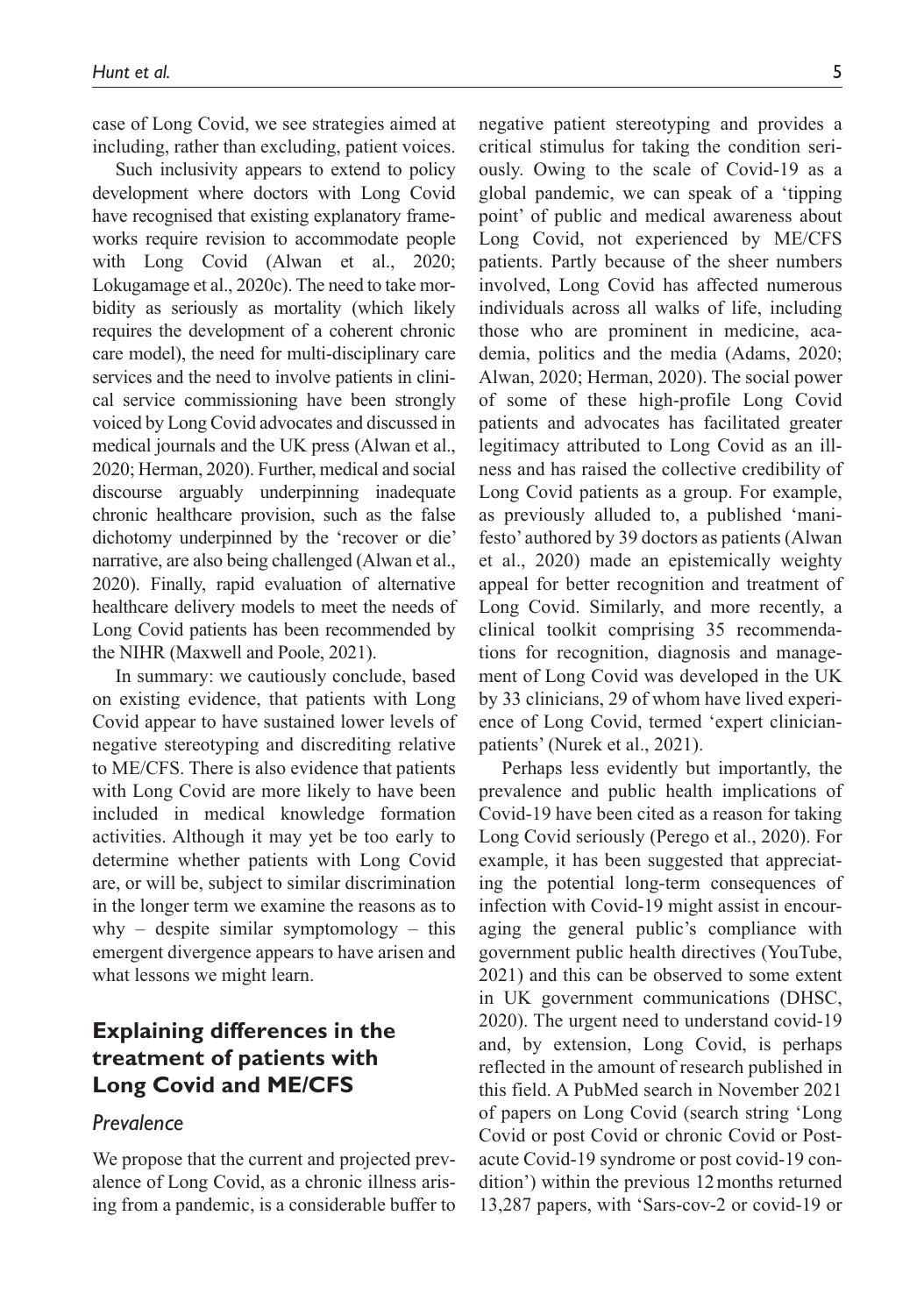coronavirus' returning 122,429 papers. The same search on 'chronic fatigue syndrome or myalgic encephalomyelitis or myalgic encephalopathy' returned 611 papers. In fact, according to PubMed, more papers have been published in the last year on Long Covid than have been published on ME/CFS in the last 70years combined (9958 papers since 1950). It seems likely that the volume of findings on Long Covid reflects the prevalence of the illness, and global urgency to address it.

## *Aetiology of illness*

A second reason for the contrasting experiences between the two patient groups is the more salient grasp of illness aetiology. The proximal cause of Long Covid appears selfevident – namely, the SARS-CoV-2 virus. Even while the vulnerabilities to the illness are still the subject of early investigations, and poorly understood, this stands in marked contrast to ME/CFS. In what might be described as a vacuum of medical understanding, the influence of the biopsychosocial model of ME/CFS (Sharpe et al., 1997) unduly de-emphasised biological explanations and more strongly emphasised a range of hypothesised psychological and social causes for the illness. Some of the moralising and stigmatising attitudes towards persons with ME/CFS appear to originate, or at least to be exacerbated by, (bio)psychosocial theorising. For example, ME/CFS has been conceptualised as a 'meme', a cultural phenomenon, a possible way of avoiding personal responsibility or a form of somatisation with secondary gains (Huibers and Wessely, 2006; Stanley et al., 2002). Clearly, such ideas around aetiological factors may increase negative identity prejudice towards ME/CFS patients and patient advocacy groups. The extent to which the narrative of psychosocial aetiology in ME/CFS has become engrained within the clinical, scientific and social imaginary is arguably reflected in the resistance of certain actors and groups to the recently published NICE guidelines on the diagnosis and management of ME/ CFS, as previously noted.

It is worth noting that the biopsychosocial healthcare narrative of aberrant illness beliefs and fear-avoidance, as promulgated in the case of ME/CFS and medically unexplained symptoms (Deary et al., 2007; Sharpe et al., 1997) might sit uncomfortably with Long Covid given the high numbers of HCPs with Long Covid. It has also been suggested that mental health stigma might discourage medical doctors from seeking help for psychological issues (Taylor et al., 2021). It might thus be speculated that a collective desire among HCPs with Long Covid to maintain respect and secure support from colleagues may lead to a foregrounding of the biological underpinnings of this condition (BMA, 2020; Herman, 2020) which in turn may buffer undue psychologisation and epistemically unjust framing of Long Covid. However, whilst the proximal cause of Long Covid is ostensibly self-evident, lack of community testing early on in the pandemic, together with the possibility of false negatives (Alwan et al., 2020), introduce elements of causal uncertainty in some cases of Long Covid that may leave the condition (or at least subgroups thereof) open to unjustified psychologisation in a way that echoes ME/CFS (Devine, 2021). In addition, lack of understanding of underlying vulnerabilities for Long Covid might also engender suspicion about illness legitimacy on a case-by-case basis.

## *Biological markers of symptoms*

Patients with Long Covid and ME/CFS experience many symptoms that are subjective in nature and lack 'objective' diagnostic biomarkers. On the other hand, as previously noted, some people with Long Covid have organ impairment that can be objectively diagnosed. Such objective findings may have contributed to recommendations of full investigations for Long Covid patients, notably by doctors with Long Covid (Lokugamage et al., 2020a; Nurek et al., 2021). Greater openness to consider and search for biological markers of Long Covid in clinical practice, at least from some HCPs, is reflected in research where large portions of public funding have been allotted to research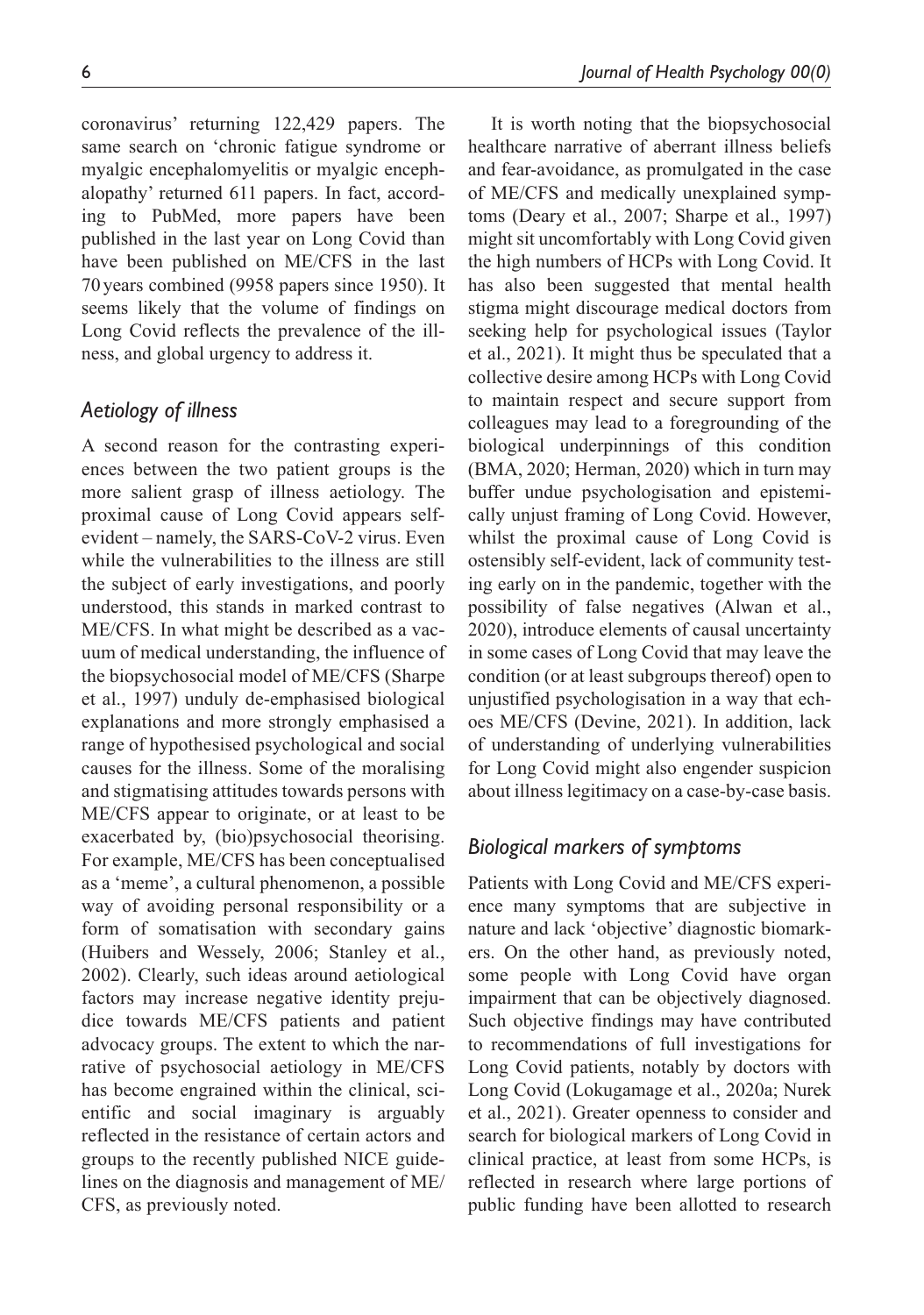foregrounding a biomedical understanding of Long Covid. For example, the NIHR announced a £18.5million investment in February 2021, followed by a £19.6 million in July 2021, in predominantly biomedical research seeking to better understand Long Covid (NIHR, 2021a, 2021b). Such openness to 'not knowing, but willing to find out' can be observed in increased recognition, in published literature and in the media, of scientific uncertainty (BBC, 2020b; Koffman et al., 2020; Rutter et al., 2020). It is thus feasible that the scale of the pandemic and the unpreparedness of clinical and scientific structures have enforced a form of epistemic humility.

In the case of ME/CFS, greater medical uncertainty and emphasis on biopsychosocial theorising is accompanied by recommendations that clinicians limit biomedical investigations (Sharpe et al., 1997) on grounds that this would risk colluding with purported aberrant illness beliefs (Stanley et al., 2002), despite cases of patient harm from underinvestigation (Gilje et al., 2008) and concerning misdiagnosis rates (Newton et al., 2010). Such focus on psychosocial factors extends to public funding of research; prior to June 2020, when the NIHR and Medical Research Council (MRC) announced £3.2million funding for DecodeME, the NIHR had never funded biomedical research in ME/CFS.

Despite suggestion of less medical uncertainty, or greater openness to uncertainty, in Long Covid relative to ME/CFS, there are also indications that Long Covid may be subject to similar attempts at psychosocial hegemony as have been evidenced in ME/CFS (Garner, 2021; Miller et al., 2021).

### *Socio-political dimensions of illness*

The psychologisation of ME/CFS might be traced to, or be understood as being reinforced by, the political, professional and corporate interests of a complex of socially powerful agents and structures. Whilst the biopsychosocial model in healthcare literature and discourse is largely associated with Engel (1977), it is often maintained that the model as it is applied to chronic illness and disability may have been motivated on economic grounds, notably in the context of UK welfare reform, and driven by associations between the UK government, certain academics, and the private disability insurance industry (Rutherford, 2007; Shakespeare et al., 2017). Health conditions that can be positioned as predominantly psychosocial in nature, lacking objective biomarkers and allegedly receptive to psychosocial interventions, may be subject to welfare and disability insurance exemptions, cutting state expenditure and increasing private profits (Rutherford, 2007). In the UK, some psychiatrists who are strong proponents of a psychosocial conceptualisation of ME/CFS and developers of rehabilitative interventions such as cognitive behavioural therapy and graded exercise therapy, have also been involved in both government advisory positions and disability insurance consultancy (Select Committee on Health, 2007). Further evidence of potential conflicts of interest in the UK is the establishment of a Centre for Psychosocial and Disability Research at Cardiff University, sponsored for some time by Unum, with a former medical advisor to the Department of Work and Pensions (DWP) as director, which produced papers drawing on the work of prominent UK psychiatrists favouring a biopsychosocial understanding of ME/CFS (Waddell and Aylward, 2005, 2010). Some of the Cardiff centre's papers, commissioned by the DWP, went on to form the intellectual framework for further welfare reforms and it was envisaged that the work of the centre would also significantly change medical practice in the UK (Rutherford, 2007). In fact, UK welfare reform and disability policy appears to have been largely derived from biopsychosocial literature on ME/CFS as an analogue of so-called 'medically unexplained symptoms' (Faulkner, 2016; Rutherford, 2007; Waddell and Aylward, 2010).

Although our analysis has focussed largely upon the UK, it is important to locate the above discussion within a broader global context of state policies of retrenchment across health and welfare sectors. That is, disability scholars and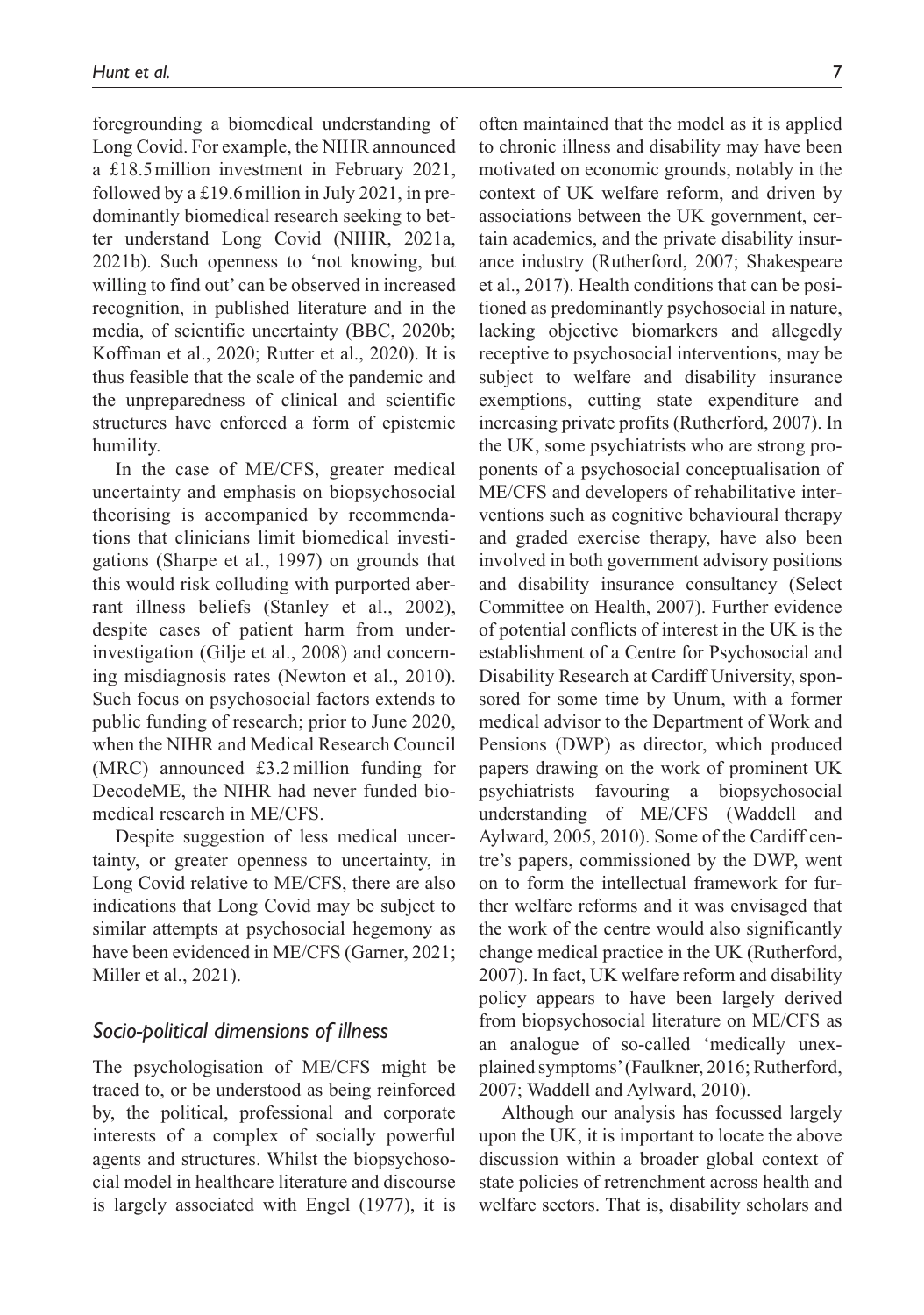disabled activists have argued that successive welfare reforms in the UK and beyond are associated with a neoliberal capitalist agenda to prioritise market forces and the interests of private corporations over respect for human rights, in part via a shrinking of the welfare state and creation of opportunities for private profit within the welfare arena (Clifford, 2020; Stewart, 2016). Such global structural adjustment programmes preceded, but were accelerated by, the 2008 global financial crisis and subsequent austerity measures (Clifford, 2020; Sakellariou and Rotarou, 2017). Neoliberalism extends beyond an economic policy model in constituting a biopolitical ideology that underlines personal responsibility in matters of health and broader 'success', whilst othering marginalised persons for creating their own misfortune (see: Hughes, 2015; Sakellariou and Rotarou, 2017). Such ideology can arguably be discerned in cases where psychologising narratives around Long Covid have arisen (see: Garner, 2021). It has been argued that disabled and chronically ill people have historically been among the most affected by neoliberal retrenchment policies (Hughes, 2015; Sakellariou and Rotarou, 2017), carrying potential implications for people with Long Covid who fail to 'recover' as per mainstream society's expectations.

To date, there are few indications as to whether Long Covid will be subject the same politicisation as ME/CFS. It is, however, noteworthy that some influential actors in the politicisation of ME/CFS are involved in the emergent clinical conceptualisation and management of Long Covid (Sharpe, 2021; Willis and Chalder, 2021). Further, the potential economic implications of a tidal wave of Long Covid chronic illness and disability are now becoming apparent (Hansard, 2021), raising questions about how this will be addressed in the longterm. Some Long Covid advocates have for example raised concerns regarding a possible political impetus to downplay the seriousness of Long Covid to prioritise an expedient 'return to normal' for the sake of the economy (Perego et al., 2020), and the same impetus might be speculated with a view to reducing welfare spending. It could thus be argued that Long Covid is susceptible to

treading a path that is similar to ME/CFS. On the other hand, social media has a powerful influence in the socio-political domain and has galvanised Long Covid advocacy (Callard and Perego, 2021), facilitating co-ordinated responses to epistemic and social injustices and platforming patient experience in a way that was not possible for much of the history of ME/CFS, prior to digital social networking.

# **Long Covid at the crossroads: Recommendations for practice and policy**

In terms of its trajectory as a clinical entity, Long Covid can be conceptualised as sitting at a crossroads, and the same might be said of ME/ CFS. Clinical and scientific communities can learn from mistakes made with ME/CFS and can take an approach to Long Covid which is more cognisant and inclusive of the needs of both Long Covid and ME/CFS (and other 'contested' illness) patients.

Firstly, research, policy development and practice for Long Covid can and should draw from the body of knowledge that exists in ME/ CFS, including the lived experience of ME/CFS patients. This knowledge base suggests caution around blanket recommendations for graded exercise therapies. To date, there has been notable resistance from certain mainstream (UK) agents and structures towards drawing on findings in ME/CFS when developing policies towards Long Covid (ME Association, 2020a, 2020b). On the other hand, expert-clinicianpatient led guidelines for Long Covid (Nurek et al., 2021) emphasise the importance of pacing, that is, remaining within one's energy envelope, suggesting that lessons from the past (with ME/CFS) are being learnt. Within the field of ME/CFS and more broadly 'medically unexplained symptoms', some researchers have proposed alternatives to the ME/CFS biopsychosocial model that are more patient-centred and humanistic (Geraghty and Blease, 2019) rather than a one-size-fits all model; such approaches may hold utility in conceptualising and clinically managing Long Covid.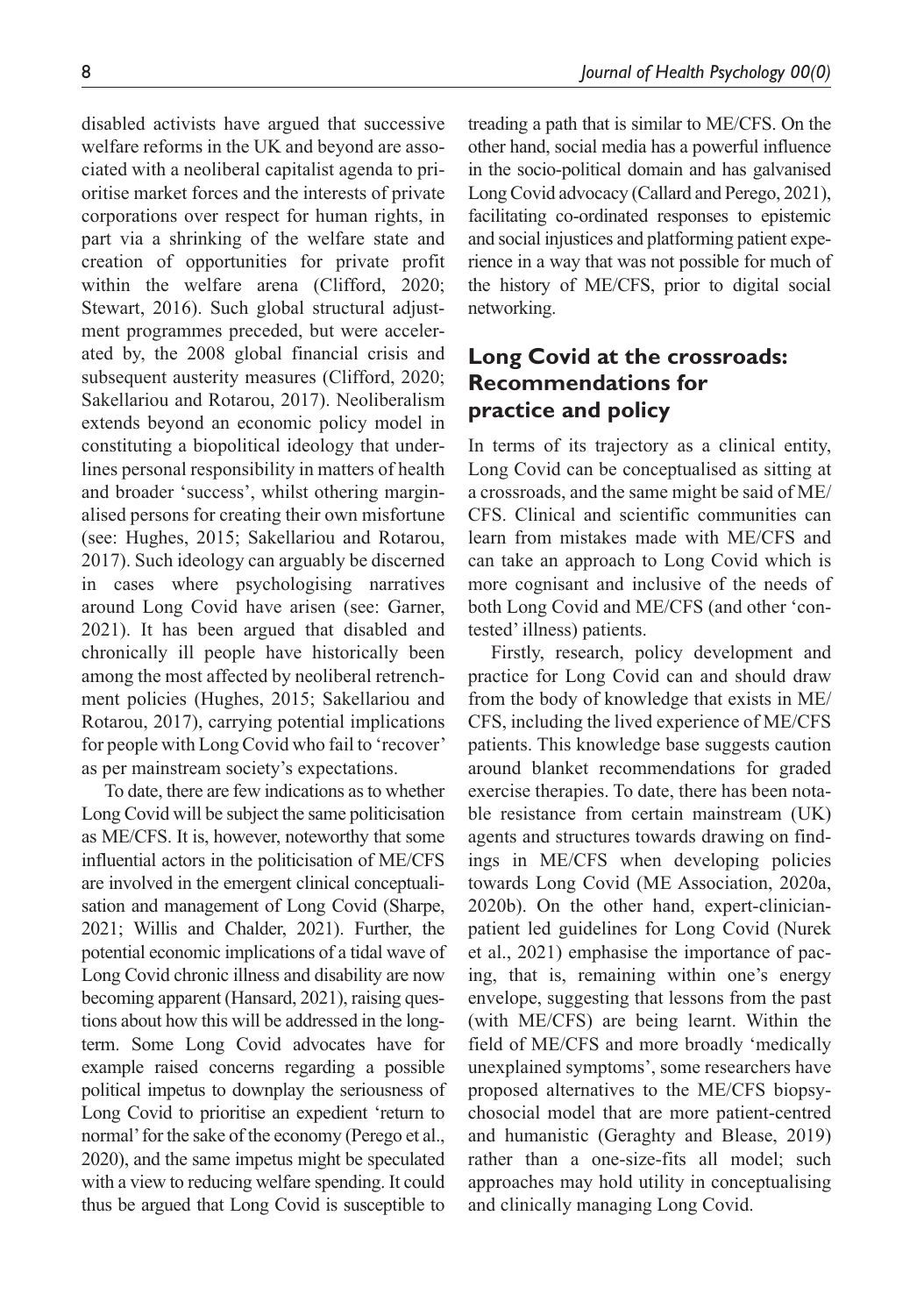Secondly, whilst understanding of ME/CFS can inform Long Covid, the reverse can also apply. Strategies of inclusion observed in Long Covid, including patient-led research and involving patients in the commissioning of services, should be extended to ME/CFS. Broader structural changes to the health system in terms of policy, provision and discourse that are being discussed in the case of Long Covid should also accommodate other patients groups. Recommendations include the development of biomedically-informed multi-disciplinary clinics, alongside broader disruption of narratives within healthcare (e.g. 'recover or die') which construct and reinforce ableist policy and practice. Whilst it is important to acknowledge Long Covid as a clinical entity separate to other virally induced conditions, it is equally important to avoid creating a form of 'Long Covid exceptionalism' (Khan, 2021), whereby one diagnosis is positioned as more 'complex' or 'serious' than others (BMA, 2020; Herman, 2020).

Thirdly, medical education needs to reflect the needs and narratives of patients with illnesses who lack diagnostic biomarkers in a way that is epistemically just (Blease et al., 2017). This process requires an appreciation of power relations and how social power shapes knowledge. We therefore suggest consideration of greater emphasis on critical reflexivity in medical education, where this is understood as 'a process of recognizing one's own position in the world in order both to better understand the limitations of one's own knowing and to better appreciate the social realities of others' (Ng et al., 2019: 1123). It has been argued that the fostering of critical reflexivity in medical education can promote epistemic justice by encouraging epistemic humility, and through acknowledging epistemologies other than those that privilege biomedical knowledge above other kinds of evidence, such as empirical evidence about patients' experiences (Thomas et al., 2020). Further, since dominant discourse around health and illness is historically as well as socially contingent, the history of medicine should be considered an important component of the medical syllabus (Jones et al., 2015). In this

regard, teaching could include discussion of conditions that were once medically unexplained (and often subject to psychologisation and dismissal of patient testimony) before becoming medically accepted. Examples include epilepsy, asthma and multiple sclerosis (Ackerknecht, 1982; Jacob et al., 2015; ME/CFS Skeptic, 2021; Richman et al., 2000); in some cases, attempts at psychosocial interpretation, notably in the context of 'perpetuating disability', persist (Bol et al., 2010). We caution that when public and media attention gradually move away from the pandemic and Long Covid, the risk of negative stereotyping may increase. Therefore, to neutralise the possibility that patients with conditions lacking biomarkers succumb to discrediting, training of today's and tomorrow's HCPs must encompass education about respecting the epistemic legitimacy of patient contributions to their care, and acknowledgement of the lived experience of their illness.

Finally, considering the broader disability policy context as previously outlined, fundamental revisions of state social security systems and employment practices should be considered, revisions that underline a social model of disability whilst recognising the lived experience of chronic illness and thus importance of appropriate medical care (Hale et al., 2020, 2021). As regards employment, flexible and/or reduced working hours and remote/home working practices (the latter measure introduced on a large scale due to the pandemic) should be considered as a reasonable adjustment for chronically ill and disabled persons who would benefit from such (Hale et al., 2021). Disability assessing should move away from the disability assessment medicine model towards a humanistic model grounded in the lived experiences of disabled and chronically ill people, whilst social security systems should support those who are unable to work due to ill-health (Hale et al., 2021).

## **Conclusion**

We have argued that, to date, people with Long Covid appear not to have experienced the same level of negative stereotyping, discrediting and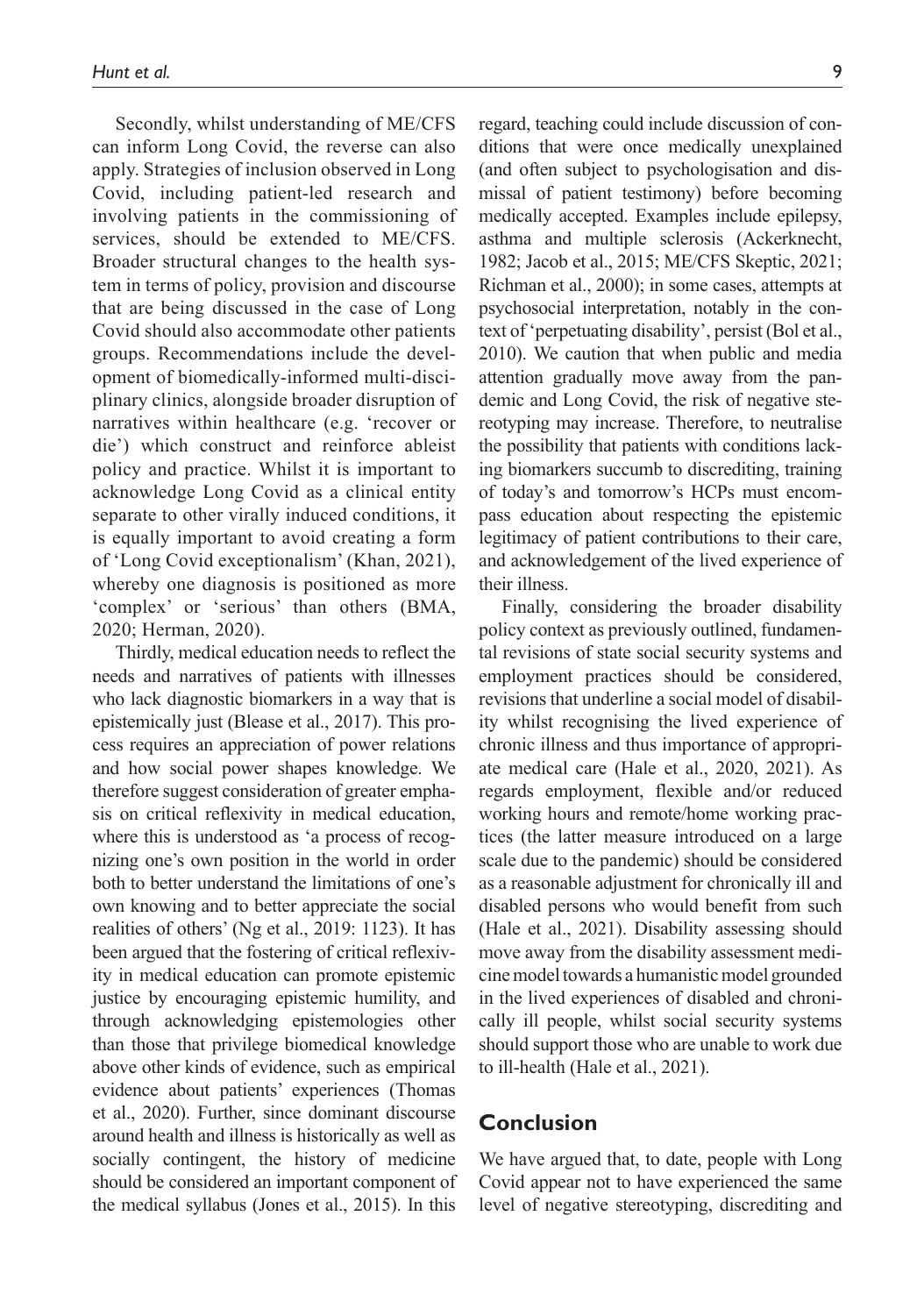exclusion from epistemic activities within medicine, compared with people living with ME/ CFS. We have proposed that these differences can be traced to various factors, notably: prevalence of Long Covid and social power of the collective patient voice, with many Long Covid advocates being HCPs who have fallen victim to lingering symptoms after contracting Covid, clearer proximate aetiology and high incentive to research pathogenic mechanisms, and a notable demonstration of scientific and clinical epistemic humility, combined with desire to learn, in the face of absence of diagnostic biomarkers. On the other hand, there are indications that Long Covid may be susceptible to a parallel process of politicisation as has been the case in ME/CFS, particularly around the best way to manage and treat patients. Lessons must be learnt from ME/CFS to ensure that Long Covid does not follow the same path. It is now essential that patient narratives are foregrounded in Long Covid, and that this foregrounding is extended to other illnesses that might be considered medically 'contested', including ME/CFS. Long Covid offers a unique opportunity to work collectively, cohesively, and inclusively for the benefit of people with Long Covid, ME/CFS, and other illnesses with unexplained or medically contested symptoms. Long Covid can be a conduit to progress in these domains.

### **Declaration of conflicting interests**

The author(s) declared no potential conflicts of interest with respect to the research, authorship, and/or publication of this article.

## **Funding**

The author(s) received no financial support for the research, authorship, and/or publication of this article.

## **ORCID iDs**

Joanne Hunt D [https://orcid.org/0000-0003-3868-](https://orcid.org/0000-0003-3868-5765) [5765](https://orcid.org/0000-0003-3868-5765)

Charlotte Blease **D** [https://orcid.org/0000-0002-0205-](https://orcid.org/0000-0002-0205-1165) [1165](https://orcid.org/0000-0002-0205-1165)

Keith J Geraghty **D** [https://orcid.org/0000-0001-](https://orcid.org/0000-0001-5060-5022) [5060-5022](https://orcid.org/0000-0001-5060-5022)

### **References**

- Ackerknecht EH (1982) The history of psychosomatic medicine. *Psychological Medicine* 12(1): 17–24.
- Adams L (2020) BBC correspondent: 'Long Covid has left me exhausted for seven months'. *BBC News*, 7 November. Available at: [https://](https://www.bbc.co.uk/news/uk-scotland-54793726) [www.bbc.co.uk/news/uk-scotland-54793726](https://www.bbc.co.uk/news/uk-scotland-54793726)  (accessed 15 March 2021).
- Altmann D and Boyton R (2020) Confronting the pathophysiology of long covid. *BMJ*. Available at: [https://blogs.bmj.com/bmj/2020/12/09/con](https://blogs.bmj.com/bmj/2020/12/09/confronting-the-pathophysiology-of-long-covid/)[fronting-the-pathophysiology-of-long-covid/](https://blogs.bmj.com/bmj/2020/12/09/confronting-the-pathophysiology-of-long-covid/)  (accessed 16 April 2021).
- Alwan NA (2020) A negative COVID-19 test does not mean recovery. *Nature* 584: 170.
- Alwan NA, Attree E, Blair JM, et al. (2020) From doctors as patients: A manifesto for tackling persisting symptoms of covid-19. *BMJ* 370: m3565.
- Anderson VR, Jason LA, Hlavaty LE, et al. (2012) A review and meta-synthesis of qualitative studies on myalgic encephalomyelitis/chronic fatigue syndrome. *Patient Education and Counseling* 86(2): 147–155.
- BBC (2020a) I'm not the first GP to lose my job over long Covid – I won't be the last. *BBC News*, 10 November. Available at: [https://www.bbc.](https://www.bbc.co.uk/news/av/uk-scotland-54897677) [co.uk/news/av/uk-scotland-54897677](https://www.bbc.co.uk/news/av/uk-scotland-54897677) (accessed 15 April 2021).
- BBC (2020b) The science of Covid: Who's right and who's wrong? *BBC Newsnight*, 21 November. Available at: [https://www.bbc.co.uk/pro](https://www.bbc.co.uk/programmes/p08z4lx6)[grammes/p08z4lx6](https://www.bbc.co.uk/programmes/p08z4lx6) (accessed 15 April 2021).
- Blease C, Carel H and Geraghty K (2017) Epistemic injustice in healthcare encounters: Evidence from chronic fatigue syndrome. *Journal of Medical Ethics* 43(8): 549–557.
- Blease C and Geraghty KJ (2018) Are ME/CFS patient organizations "militant"? Patient protest in a medical controversy. *Journal of Bioethical Inquiry* 15(3): 393–401.
- BMA (2020) Doctors with long Covid. 6 October. Available at: [https://www.bma.org.uk/news](https://www.bma.org.uk/news-and-opinion/doctors-with-long-covid)[and-opinion/doctors-with-long-covid](https://www.bma.org.uk/news-and-opinion/doctors-with-long-covid) (accessed 17 May 2021).
- Bol Y, Duits AA, Lousberg R, et al. (2010) Fatigue and physical disability in patients with multiple sclerosis: A structural equation modeling approach. *Journal of Behavioral Medicine* 33(5): 355–363.
- Callard F and Perego E (2021) How and why patients made Long Covid. *Social Science & Medicine* 268(1982): 113426.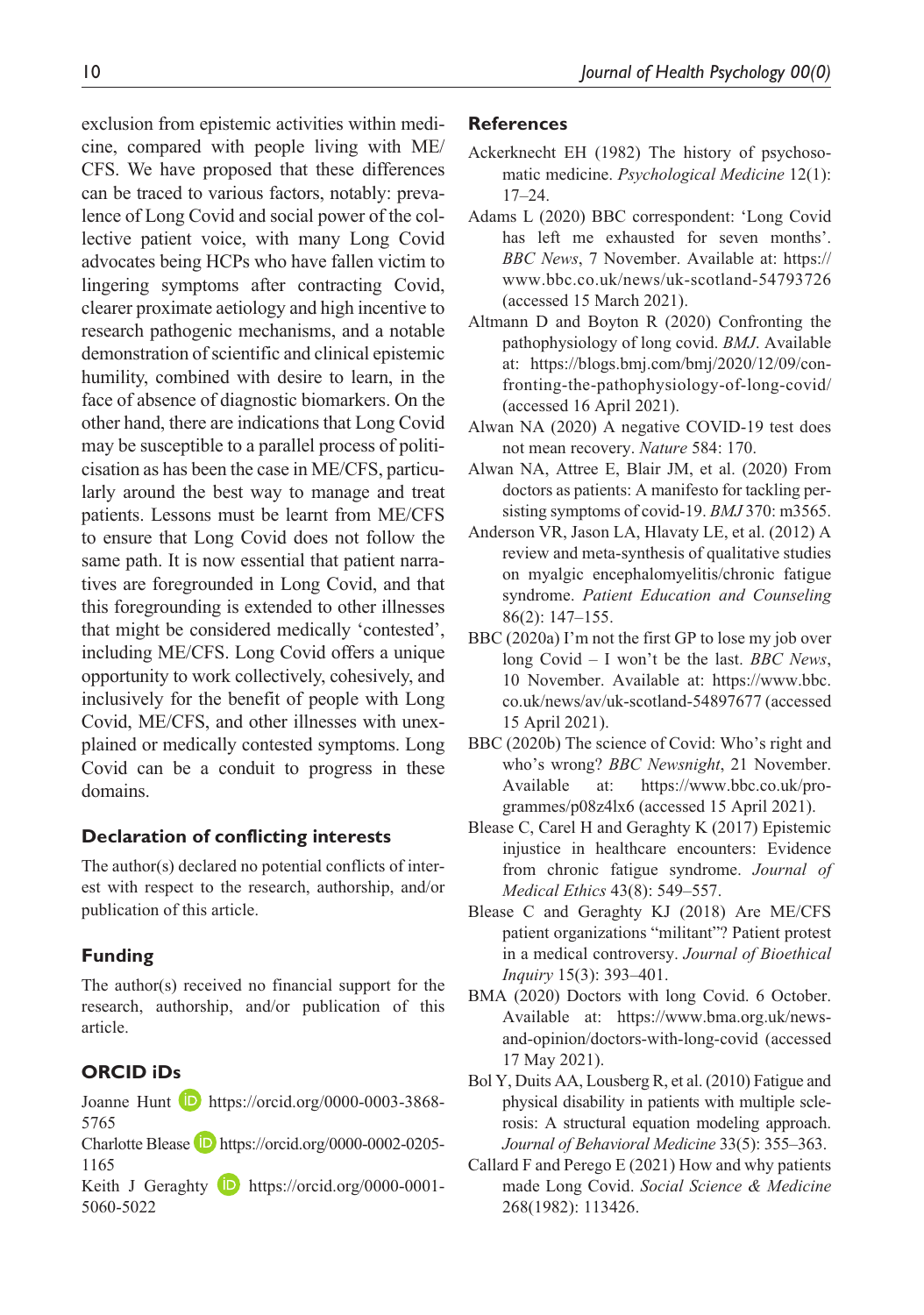- Canino L and Gainty C (2021) Long covid-19 sufferers were given a new name for the condition. Why it matters. *The Washington Post*, 22 March. Available at: [https://www.washingtonpost.com/](https://www.washingtonpost.com/outlook/2021/03/22/long-covid-19-sufferers-were-given-new-name-condition-why-it-matters/) [outlook/2021/03/22/long-covid-19-sufferers](https://www.washingtonpost.com/outlook/2021/03/22/long-covid-19-sufferers-were-given-new-name-condition-why-it-matters/)[were-given-new-name-condition-why-it-mat](https://www.washingtonpost.com/outlook/2021/03/22/long-covid-19-sufferers-were-given-new-name-condition-why-it-matters/)[ters/](https://www.washingtonpost.com/outlook/2021/03/22/long-covid-19-sufferers-were-given-new-name-condition-why-it-matters/) (accessed 5 December 2021).
- CFS/ME Working Group (2002) A report of the CFS/ ME working group. Report to the chief medical officer of an independent working group. Available at: [http://meresearch.org.uk/wp-con](http://meresearch.org.uk/wp-content/uploads/2013/05/WorkingGroupReport.pdf)[tent/uploads/2013/05/WorkingGroupReport.](http://meresearch.org.uk/wp-content/uploads/2013/05/WorkingGroupReport.pdf) [pdf](http://meresearch.org.uk/wp-content/uploads/2013/05/WorkingGroupReport.pdf) (accessed 1 March 2021).
- Chew-Graham C, Dixon R, Shaw JW, et al. (2009) Practice Nurses' views of their role in the management of Chronic Fatigue Syndrome/ myalagic encephalitis: A qualitative study. *BMC Nursing* 8(2): 2.
- Clifford E (2020) *The War on Disabled People: Capitalism, Welfare and the Making of a Human Catastrophe*. London: Zed Books Ltd.
- David AS, Wessely S and Pelosi AJ (1988) Postviral fatigue syndrome: Time for a new approach. *British Medical Journal* 296(6623): 696–699.
- Davis HE, Assaf GS, McCorkell L, et al. (2021) Characterizing long COVID in an international cohort: 7 months of symptoms and their impact. *EClinicalMedicine* 38: 101019.
- Deary V, Chalder T and Sharpe M (2007) The cognitive behavioural model of medically unexplained symptoms: A theoretical and empirical review. *Clinical Psychology Review* 27(7): 781–797.
- Devine J (2021) The Dubious Origins of Long Covid. *The Wall Street Journal*, 22 March. Available at: [https://www.wsj.com/articles/the-dubious](https://www.wsj.com/articles/the-dubious-origins-of-long-covid-11616452583x)[origins-of-long-covid-11616452583x](https://www.wsj.com/articles/the-dubious-origins-of-long-covid-11616452583x) (accessed 10 April 2021).
- DHSC (Department of Health and Social Care (2020) Press release: Health Secretary warns of long-term effects of COVID-19 as new film released. Available at: [https://www.gov.uk/gov](https://www.gov.uk/government/news/health-secretary-warns-of-long-term-effects-of-covid-19-as-new-film-released)[ernment/news/health-secretary-warns-of-long](https://www.gov.uk/government/news/health-secretary-warns-of-long-term-effects-of-covid-19-as-new-film-released)[term-effects-of-covid-19-as-new-film-released](https://www.gov.uk/government/news/health-secretary-warns-of-long-term-effects-of-covid-19-as-new-film-released)  (accessed 5 April 2021).
- Dickson A, Knussen C and Flowers P (2007) Stigma and the delegitimation experience: An interpretative phenomenological analysis of people living with chronic fatigue syndrome. *Psychology and Health* 22(7): 851–867.
- Engel GL (1977) The need for a new medical model: A challenge for biomedicine. *Science* 196(4286): 129–136.
- Faulkner G (2016) "In the Expectation of Recovery": Misleading medical research and welfare reform. *Centre for Welfare Reform*. Available at: [https://](https://www.centreforwelfarereform.org/uploads/attachment/492/in-the-expectation-of-recovery.pdf) [www.centreforwelfarereform.org/uploads/](https://www.centreforwelfarereform.org/uploads/attachment/492/in-the-expectation-of-recovery.pdf) [attachment/492/in-the-expectation-of-recovery.](https://www.centreforwelfarereform.org/uploads/attachment/492/in-the-expectation-of-recovery.pdf) [pdf](https://www.centreforwelfarereform.org/uploads/attachment/492/in-the-expectation-of-recovery.pdf) (accessed 15 January 2021).
- Garner P (2021) Paul Garner: On his recovery from long covid. *BMJ Opinion*. Available at: [https://](https://blogs.bmj.com/bmj/2021/01/25/paul-garner-on-his-recovery-from-long-covid/) [blogs.bmj.com/bmj/2021/01/25/paul-garner](https://blogs.bmj.com/bmj/2021/01/25/paul-garner-on-his-recovery-from-long-covid/)[on-his-recovery-from-long-covid/](https://blogs.bmj.com/bmj/2021/01/25/paul-garner-on-his-recovery-from-long-covid/) (accessed 15 February 2021).
- Geraghty K, Jason L, Sunnquist M, et al. (2019) The 'cognitive behavioural model' of chronic fatigue syndrome: Critique of a flawed model. *Health Psychology Open* 6(1): 2055102919838907.
- Geraghty KJ and Blease C (2019) Myalgic encephalomyelitis/chronic fatigue syndrome and the biopsychosocial model: A review of patient harm and distress in the medical encounter. *Disability and Rehabilitation* 41(25): 3092– 3102.
- Gilje AM, Söderlund A and Malterud K (2008) Obstructions for quality care experienced by patients with chronic fatigue syndrome (CFS) – A case study. *Patient Education and Counseling* 73(1): 36–41.
- Gorna R, MacDermott N, Rayner C, et al. (2021) Long COVID guidelines need to reflect lived experience. *Lancet* 397(10273): 455–457.
- Greenhalgh T (2019) Towards an institute for patient-led research. *BMJ Opinion*. Available at: [https://blogs.bmj.com/bmj/2019/11/12/](https://blogs.bmj.com/bmj/2019/11/12/trisha-greenhalgh-towards-an-institute-for-patient-led-research/) [trisha-greenhalgh-towards-an-institute-for](https://blogs.bmj.com/bmj/2019/11/12/trisha-greenhalgh-towards-an-institute-for-patient-led-research/)[patient-led-research/](https://blogs.bmj.com/bmj/2019/11/12/trisha-greenhalgh-towards-an-institute-for-patient-led-research/) (accessed 16 April 2021).
- Hale C, Benstead S, Hardy K, et al. (2021) *"I already have a job. . . getting through the day": Energy Limiting Chronic Illness (ELCI), social inclusion, employment and social security*. Centre for Welfare Reform. Available at: [https://](https://chronicillnessinclusion.org.uk/wp-content/uploads/2021/04/CfWR-ELCI-and-Work-b.pdf) [chronicillnessinclusion.org.uk/wp-content/](https://chronicillnessinclusion.org.uk/wp-content/uploads/2021/04/CfWR-ELCI-and-Work-b.pdf) [uploads/2021/04/CfWR-ELCI-and-Work-b.pdf](https://chronicillnessinclusion.org.uk/wp-content/uploads/2021/04/CfWR-ELCI-and-Work-b.pdf) (accessed 28 January 2022).
- Hale C, Benstead S, Lyus J, et al. (2020) Energy Impairment and Disability Inclusion: Towards an advocacy movement for energy limiting chronic illness. *Centre for Welfare Reform*. Available at: [https://www.centreforwelfarereform.org/uploads/](https://www.centreforwelfarereform.org/uploads/attachment/681/energy-impairment-and-disability-inclusion.pdf) [attachment/681/energy-impairment-and-disabil](https://www.centreforwelfarereform.org/uploads/attachment/681/energy-impairment-and-disability-inclusion.pdf)[ity-inclusion.pdf](https://www.centreforwelfarereform.org/uploads/attachment/681/energy-impairment-and-disability-inclusion.pdf) (accessed 28 January 2022).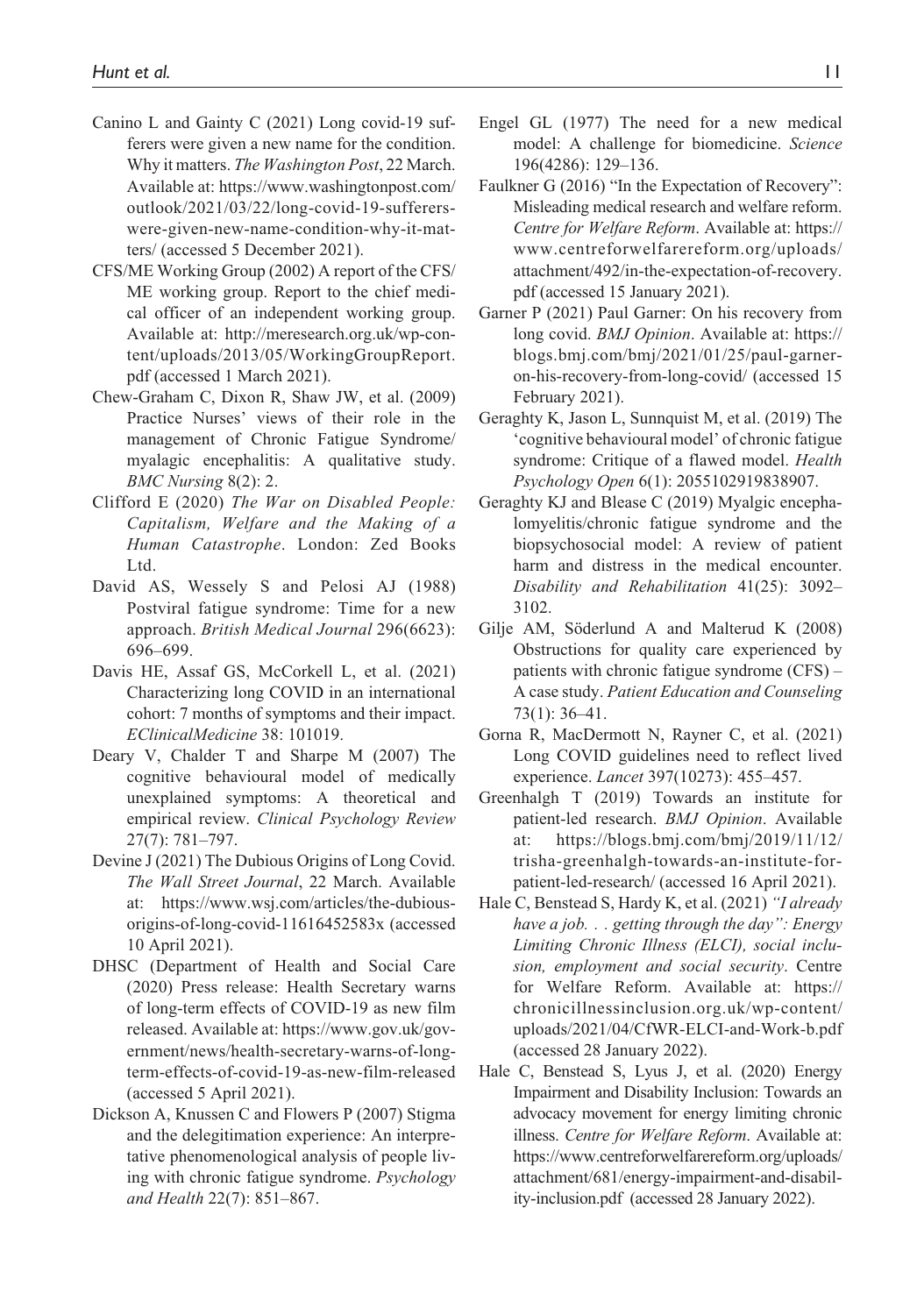- Hansard HC Debate (2021) Long Covid, vol 687, cols 549-570. 14 January. Available at: [https://](https://hansard.parliament.uk/Commons/2021-01-14/debates/8164BAC6-54FD-4D35-A444-3289632C12A9/LongCovid) [hansard.parliament.uk/Commons/2021-01-14/](https://hansard.parliament.uk/Commons/2021-01-14/debates/8164BAC6-54FD-4D35-A444-3289632C12A9/LongCovid) [debates/8164BAC6-54FD-4D35-A444-32896](https://hansard.parliament.uk/Commons/2021-01-14/debates/8164BAC6-54FD-4D35-A444-3289632C12A9/LongCovid) [32C12A9/LongCovid](https://hansard.parliament.uk/Commons/2021-01-14/debates/8164BAC6-54FD-4D35-A444-3289632C12A9/LongCovid) (accessed 16 January 2021).
- Herman J (2020) I'm a consultant in infectious diseases. 'Long Covid' is anything but a mild illness. *The Guardian*, 27 December. Available at: [https://](https://www.theguardian.com/commentisfree/2020/dec/27/consultant-infectious-diseases-long-covid-not-mild-illness-seriously-debilitated-new-clinics) [www.theguardian.com/commentisfree/2020/](https://www.theguardian.com/commentisfree/2020/dec/27/consultant-infectious-diseases-long-covid-not-mild-illness-seriously-debilitated-new-clinics) [dec/27/consultant-infectious-diseases-long](https://www.theguardian.com/commentisfree/2020/dec/27/consultant-infectious-diseases-long-covid-not-mild-illness-seriously-debilitated-new-clinics)[covid-not-mild-illness-seriously-debilitated](https://www.theguardian.com/commentisfree/2020/dec/27/consultant-infectious-diseases-long-covid-not-mild-illness-seriously-debilitated-new-clinics)[new-clinics](https://www.theguardian.com/commentisfree/2020/dec/27/consultant-infectious-diseases-long-covid-not-mild-illness-seriously-debilitated-new-clinics) (accessed 15 January 2021).
- Holmes GP, Kaplan JE, Gantz NM, et al. (1988) Chronic fatigue syndrome: A working case definition. *Annals of Internal Medicine* 108: 387–389.
- Hughes B (2015) Disabled people as counterfeit citizens: The politics of resentment past and present. *Disability & Society* 30(7): 991–1004.
- Huibers MJ and Wessely S (2006) The act of diagnosis: Pros and cons of labelling chronic fatigue syndrome. *Psychological Medicine* 36(7): 895– 900.
- Jacob RG, Hugo JA and Dunbar-Jacob J (2015) History of psychosomatic medicine and consultation-liaison psychiatry. In: Ackerman KD and DiMartini AF (eds) *Psychosomatic Medicine*. Oxford: Oxford University Press, pp.3–17.
- Jason LA, Taylor RR, Plioplys S, et al. (2002) Evaluating attributions for an illness based upon the name: Chronic fatigue syndrome, myalgic encephalopathy and Florence Nightingale disease. *American Journal of Community Psychology* 30(1): 133–148.
- Jennings A (2020) Long Covid: Calls for specialist clinics in Wales. *BBC News*, 11 November. Available at: [https://www.bbc.co.uk/news/uk](https://www.bbc.co.uk/news/uk-wales-54888774)[wales-54888774](https://www.bbc.co.uk/news/uk-wales-54888774) (accessed 15 April 2021).
- Jones DS, Greene JA, Duffin J, et al. (2015) Making the case for history in medical education. *Journal of the History of Medicine and Allied Sciences* 70(4): 623–652.
- Khan A (2021) Twitter. Available at: [https://twitter.](https://twitter.com/doctorasadkhan/status/1429350740737331201?s=11) [com/doctorasadkhan/status/142935074073733](https://twitter.com/doctorasadkhan/status/1429350740737331201?s=11) [1201?s=11](https://twitter.com/doctorasadkhan/status/1429350740737331201?s=11) (accessed 30 November 2021).
- Kingstone T, Taylor AK, O'Donnell CA, et al. (2020) Finding the "right" GP: A qualitative study of the experiences of people with long-COVID. *BJGP Open* 4(5): 1–12.
- Kmietowicz Z (2021) NICE understates role of exercise and CBT in managing ME/CFS, say medical leaders. *BMJ* 375: n2647.
- Koffman J, Gross J, Etkind SN, et al. (2020) Uncertainty and COVID-19: How are we to respond? *Journal of the Royal Society of Medicine* 113(6): 211–216.
- Komaroff AL and Bateman L (2020) Will COVID-19 lead to myalgic encephalomyelitis/chronic fatigue syndrome? *Frontiers of Medicine* 7: 606824.
- Komaroff AL and Lipkin WI (2021) Insights from myalgic encephalomyelitis/chronic fatigue syndrome may help unravel the pathogenesis of postacute COVID-19 syndrome. *Trends in Molecular Medicine* 27(9): 895– 906.
- Ladds E, Rushforth A, Wieringa S, et al. (2020) Persistent symptoms after covid-19: Qualitative study of 114 "long Covid" patients and draft quality principles for services. *BMC Health Services Research* 20(1): 1144.
- Liddle R (2019) Always fatigued—Yet they never tire of claiming their malady really is a virus. *The Sunday Times*, 17 March. Available at: [https://www.thetimes.co.uk/article/always](https://www.thetimes.co.uk/article/always-fatigued-yet-they-never-tire-of-claiming-their-malady-really-is-a-virus-d7s7qlvbk)[fatigued-yet-they-never-tire-of-claiming-their](https://www.thetimes.co.uk/article/always-fatigued-yet-they-never-tire-of-claiming-their-malady-really-is-a-virus-d7s7qlvbk)[malady-really-is-a-virus-d7s7qlvbk](https://www.thetimes.co.uk/article/always-fatigued-yet-they-never-tire-of-claiming-their-malady-really-is-a-virus-d7s7qlvbk) (accessed 15 January 2021).
- Lokugamage AU, Bowen M-A and Blair J (2020a) Long covid: Doctors must assess and investigate patients properly. *BMJ* 371: m4583.
- Lokugamage AU, Rayner C, Simpson F, et al. (2020b) We have heard your message about long covid and we will act, says WHO. *BMJ Opinion*. Available at: [https://blogs.bmj.com/](https://blogs.bmj.com/bmj/2020/09/03/we-have-heard-your-message-about-long-covid-and-we-will-act-says-who/) [bmj/2020/09/03/we-have-heard-your-message](https://blogs.bmj.com/bmj/2020/09/03/we-have-heard-your-message-about-long-covid-and-we-will-act-says-who/)[about-long-covid-and-we-will-act-says-who/](https://blogs.bmj.com/bmj/2020/09/03/we-have-heard-your-message-about-long-covid-and-we-will-act-says-who/)  (accessed 15 April 2021).
- Lokugamage AU, Taylor S and Rayner C (2020c) Patients' experiences of "longcovid" are missing from the NHS narrative. *BMJ Opinion*. Available at: [https://blogs.bmj.com/bmj/2020/](https://blogs.bmj.com/bmj/2020/07/10/patients-experiences-of-longcovid-are-missing-from-the-nhs-narrative/) [07/10/patients-experiences-of-longcovid-are](https://blogs.bmj.com/bmj/2020/07/10/patients-experiences-of-longcovid-are-missing-from-the-nhs-narrative/)[missing-from-the-nhs-narrative/](https://blogs.bmj.com/bmj/2020/07/10/patients-experiences-of-longcovid-are-missing-from-the-nhs-narrative/) (accessed 15 April 2021).
- McKie R (2011) Chronic fatigue syndrome researchers face death threats from militants. *The Guardian*, 21 August. Available at: [https://www.](https://www.theguardian.com/society/2011/aug/21/chronic-fatigue-syndrome-myalgic-encephalomyelitis) [theguardian.com/society/2011/aug/21/chronic](https://www.theguardian.com/society/2011/aug/21/chronic-fatigue-syndrome-myalgic-encephalomyelitis)[fatigue-syndrome-myalgic-encephalomyelitis](https://www.theguardian.com/society/2011/aug/21/chronic-fatigue-syndrome-myalgic-encephalomyelitis)  (accessed 15 January 2021).
- Maxwell E (2020) *Living With Covid 19: A Dynamic Review of the Evidence Around Ongoing Covid 19 Symptoms (Often Called Long Covid)*. National Institute for Health Research.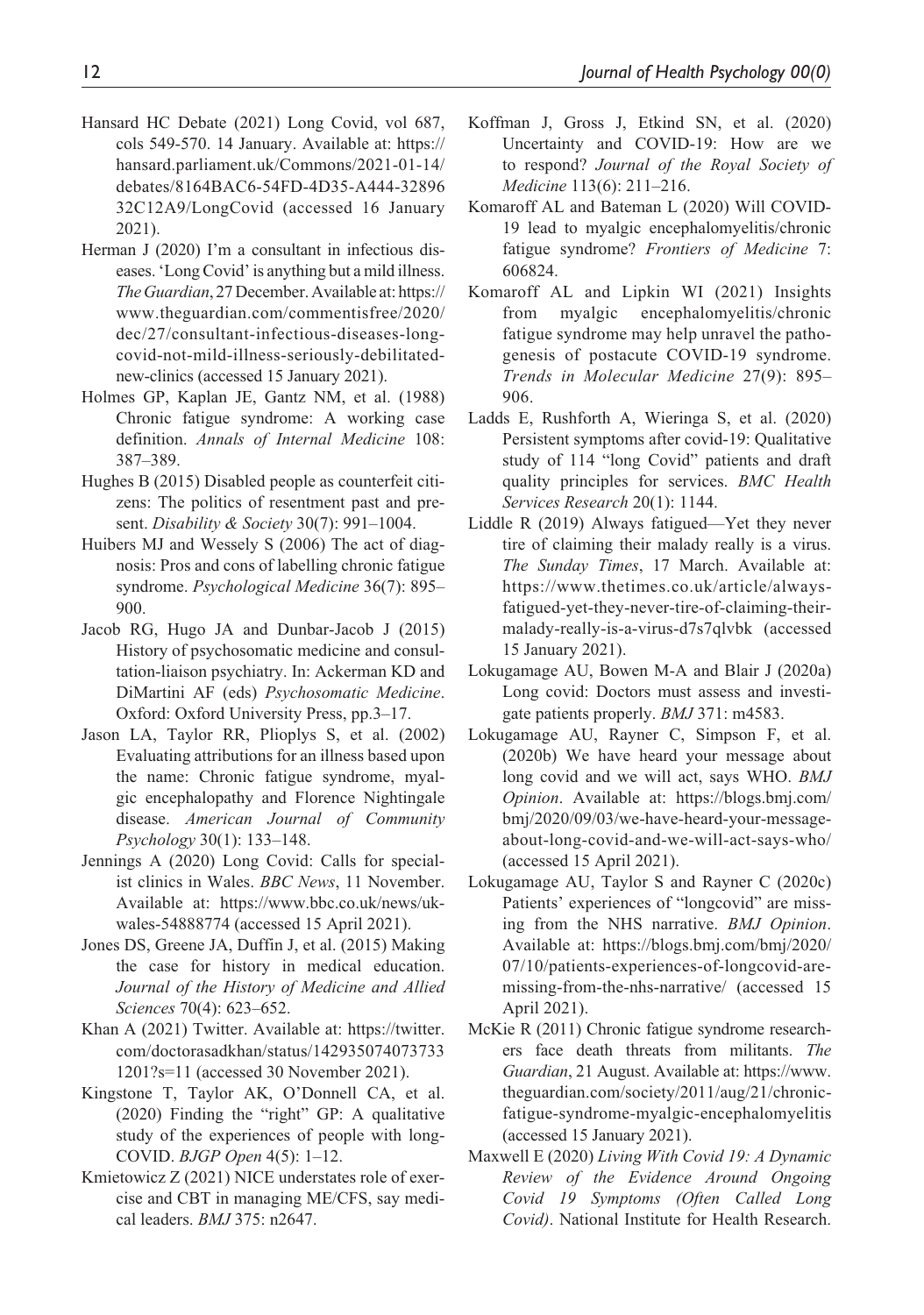Available at: [https://evidence.nihr.ac.uk/wp](https://evidence.nihr.ac.uk/wp-content/uploads/2020/10/Living-with-Covid-Themed-Review-October-2020.pdf)[content/uploads/2020/10/Living-with-Covid-](https://evidence.nihr.ac.uk/wp-content/uploads/2020/10/Living-with-Covid-Themed-Review-October-2020.pdf)[Themed-Review-October-2020.pdf](https://evidence.nihr.ac.uk/wp-content/uploads/2020/10/Living-with-Covid-Themed-Review-October-2020.pdf) (accessed 15 March 2021).

- Maxwell E and Poole R (2021) *Living With Covid19 – Second Review: A Dynamic Review of the Evidence Around on Ongoing Covid19 (Often Called Long Covid)*. National Institute for Health Research. Available at: [https://evidence.](https://evidence.nihr.ac.uk/wp-content/uploads/2021/03/NIHR_COVID_REPORT_FINAL-150321-1_1_.pdf) [nihr.ac.uk/wp-content/uploads/2021/03/NIHR\\_](https://evidence.nihr.ac.uk/wp-content/uploads/2021/03/NIHR_COVID_REPORT_FINAL-150321-1_1_.pdf) [COVID\\_REPORT\\_FINAL-150321-1\\_1\\_.pdf](https://evidence.nihr.ac.uk/wp-content/uploads/2021/03/NIHR_COVID_REPORT_FINAL-150321-1_1_.pdf)  (accessed 5 April 2021).
- ME Association (2020a) ME Association slams lack of recognition for ME/CFS in new guideline on Long Covid. Available at: [https://meassociation.](https://meassociation.org.uk/2020/12/me-association-slams-lack-of-recognition-for-me-cfs-in-new-guideline-on-long-covid/) [org.uk/2020/12/me-association-slams-lack-of](https://meassociation.org.uk/2020/12/me-association-slams-lack-of-recognition-for-me-cfs-in-new-guideline-on-long-covid/)[recognition-for-me-cfs-in-new-guideline-on](https://meassociation.org.uk/2020/12/me-association-slams-lack-of-recognition-for-me-cfs-in-new-guideline-on-long-covid/)[long-covid/](https://meassociation.org.uk/2020/12/me-association-slams-lack-of-recognition-for-me-cfs-in-new-guideline-on-long-covid/) (accessed 5 April 2021).
- ME Association (2020b) NHS England Department of Health and social care dismiss concerns about graded exercise and post-Covid illness management. Available at: [https://](https://meassociation.org.uk/2020/08/nhs-england-department-health-social-care-dismiss-concerns-graded-exercise-post-covid/) [meassociation.org.uk/2020/08/nhs-england](https://meassociation.org.uk/2020/08/nhs-england-department-health-social-care-dismiss-concerns-graded-exercise-post-covid/)[department-health-social-care-dismiss-con](https://meassociation.org.uk/2020/08/nhs-england-department-health-social-care-dismiss-concerns-graded-exercise-post-covid/)[cerns-graded-exercise-post-covid/](https://meassociation.org.uk/2020/08/nhs-england-department-health-social-care-dismiss-concerns-graded-exercise-post-covid/) (accessed 5 April 2021).
- ME/CFS Skeptic (2021) A new blog series on the dark history of psychosomatic medicine. Available at: [https://mecfsskeptic.com/history](https://mecfsskeptic.com/history-of-psychosomatic-medicine/)[of-psychosomatic-medicine/](https://mecfsskeptic.com/history-of-psychosomatic-medicine/) (accessed 29 January 2022).
- Miller A, Garner P and White P (2021) Long Covid and graded exercise therapy. *The Guardian: Letters*, 11 March. Available at: [https://www.](https://www.theguardian.com/society/2021/mar/11/long-covid-and-graded-exercise-therapy) [theguardian.com/society/2021/mar/11/long](https://www.theguardian.com/society/2021/mar/11/long-covid-and-graded-exercise-therapy)[covid-and-graded-exercise-therapy](https://www.theguardian.com/society/2021/mar/11/long-covid-and-graded-exercise-therapy) (accessed 15 March 2021).
- Mitchell N (2020) COVID-19 effects can be persistent and serious say doctors suffering 'long COVID'. *ABC News*, 22 October. Available at: [https://](https://www.abc.net.au/news/health/2020-10-23/doctors-with-long-covid-warn-long-term-effects-can-be-serious/12785934) [www.abc.net.au/news/health/2020-10-23/doc](https://www.abc.net.au/news/health/2020-10-23/doctors-with-long-covid-warn-long-term-effects-can-be-serious/12785934)[tors-with-long-covid-warn-long-term-effects-can](https://www.abc.net.au/news/health/2020-10-23/doctors-with-long-covid-warn-long-term-effects-can-be-serious/12785934)[be-serious/12785934](https://www.abc.net.au/news/health/2020-10-23/doctors-with-long-covid-warn-long-term-effects-can-be-serious/12785934) (accessed 15 April 2021).
- National Institute for Health and Care Excellence (NICE) (2020) COVID-19 rapid guideline: Managing the long-term effects of COVID-19. Available at: [https://www.nice.org.uk/guidance/](https://www.nice.org.uk/guidance/ng188) [ng188](https://www.nice.org.uk/guidance/ng188) (accessed 5 April 2021).
- National Institute for Health and Care Excellence (NICE) (2021) Myalgic encephalomyelitis (or encephalopathy)/chronic fatigue syndrome: diagnosis and management NICE guideline [NG206].

Available at: [https://www.nice.org.uk/guidance/](https://www.nice.org.uk/guidance/NG206) [NG206](https://www.nice.org.uk/guidance/NG206) (accessed 27 November 2021).

- National Institute for Health Research (NIHR) (2021a) £18.5 million awarded to new research projects to understand and treat long COVID. Available at: [https://www.nihr.ac.uk/news/185](https://www.nihr.ac.uk/news/185-million-awarded-to-new-research-projects-to-understand-and-treat-long-covid/26895) [million-awarded-to-new-research-projects](https://www.nihr.ac.uk/news/185-million-awarded-to-new-research-projects-to-understand-and-treat-long-covid/26895)[to-understand-and-treat-long-covid/26895](https://www.nihr.ac.uk/news/185-million-awarded-to-new-research-projects-to-understand-and-treat-long-covid/26895) (accessed 30 March 2021).
- National Institute for Health Research (NIHR) (2021b) £19.6 million awarded to new research studies to help diagnose and treat long COVID. Available at: [https://www.nihr.ac.uk/news/196](https://www.nihr.ac.uk/news/196-million-awarded-to-new-research-studies-to-help-diagnose-and-treat-long-covid/28205) [million-awarded-to-new-research-studies-to](https://www.nihr.ac.uk/news/196-million-awarded-to-new-research-studies-to-help-diagnose-and-treat-long-covid/28205)[help-diagnose-and-treat-long-covid/28205](https://www.nihr.ac.uk/news/196-million-awarded-to-new-research-studies-to-help-diagnose-and-treat-long-covid/28205) (accessed 1 December 2021).
- Newton JL, Mabillard H, Scott A, et al. (2010) The Newcastle NHS chronic fatigue syndrome service: Not all fatigue is the same. *The Journal of the Royal College of Physicians of Edinburgh* 40(4): 304–307.
- Ng SL, Wright SR and Kuper A (2019) The divergence and convergence of critical reflection and critical reflexivity: Implications for health professions education. *Academic Medicine* 94(8): 1122–1128.
- Nicholson L, Brown A, Jason LA, et al. (2016) Educational priorities for healthcare providers and name suggestions for Chronic Fatigue Syndrome: Including the patient voice. *Clinical Research: Open Access* 2(1): 1–6.
- Nurek M, Rayner C, Freyer A, et al. (2021) Recommendations for the recognition, diagnosis, and management of long COVID: A Delphi study. *British Journal of General Practice* 71(712): e815–e825.
- Office for National Statistics (ONS) (2021) Prevalence of ongoing symptoms following coronavirus (COVID-19) infection in the UK: 1 April 2021. Available at: [https://www.ons.gov.](https://www.ons.gov.uk/peoplepopulationandcommunity/healthandsocialcare/conditionsanddiseases/bulletins/prevalenceofongoingsymptomsfollowingcoronaviruscovid19infectionintheuk/1april2021) [uk/peoplepopulationandcommunity/healthand](https://www.ons.gov.uk/peoplepopulationandcommunity/healthandsocialcare/conditionsanddiseases/bulletins/prevalenceofongoingsymptomsfollowingcoronaviruscovid19infectionintheuk/1april2021)[socialcare/conditionsanddiseases/bulletins/](https://www.ons.gov.uk/peoplepopulationandcommunity/healthandsocialcare/conditionsanddiseases/bulletins/prevalenceofongoingsymptomsfollowingcoronaviruscovid19infectionintheuk/1april2021) [prevalenceofongoingsymptomsfollowingcoro](https://www.ons.gov.uk/peoplepopulationandcommunity/healthandsocialcare/conditionsanddiseases/bulletins/prevalenceofongoingsymptomsfollowingcoronaviruscovid19infectionintheuk/1april2021)[naviruscovid19infectionintheuk/1april2021](https://www.ons.gov.uk/peoplepopulationandcommunity/healthandsocialcare/conditionsanddiseases/bulletins/prevalenceofongoingsymptomsfollowingcoronaviruscovid19infectionintheuk/1april2021) (accessed 10 April 2021).
- O'Neill S (2020) The Times view on taking myalgic encephalomyelitis seriously: Chronic Condition. *The Times*, 24 June. Available at: [https://www.thetimes.co.uk/article/the-times](https://www.thetimes.co.uk/article/the-times-view-on-taking-myalgic-encephalomyelitis-seriously-chronic-condition-5m0dw5tv7)[view-on-taking-myalgic-encephalomyelitis](https://www.thetimes.co.uk/article/the-times-view-on-taking-myalgic-encephalomyelitis-seriously-chronic-condition-5m0dw5tv7)[seriously-chronic-condition-5m0dw5tv7](https://www.thetimes.co.uk/article/the-times-view-on-taking-myalgic-encephalomyelitis-seriously-chronic-condition-5m0dw5tv7) (accessed 15 January 2021).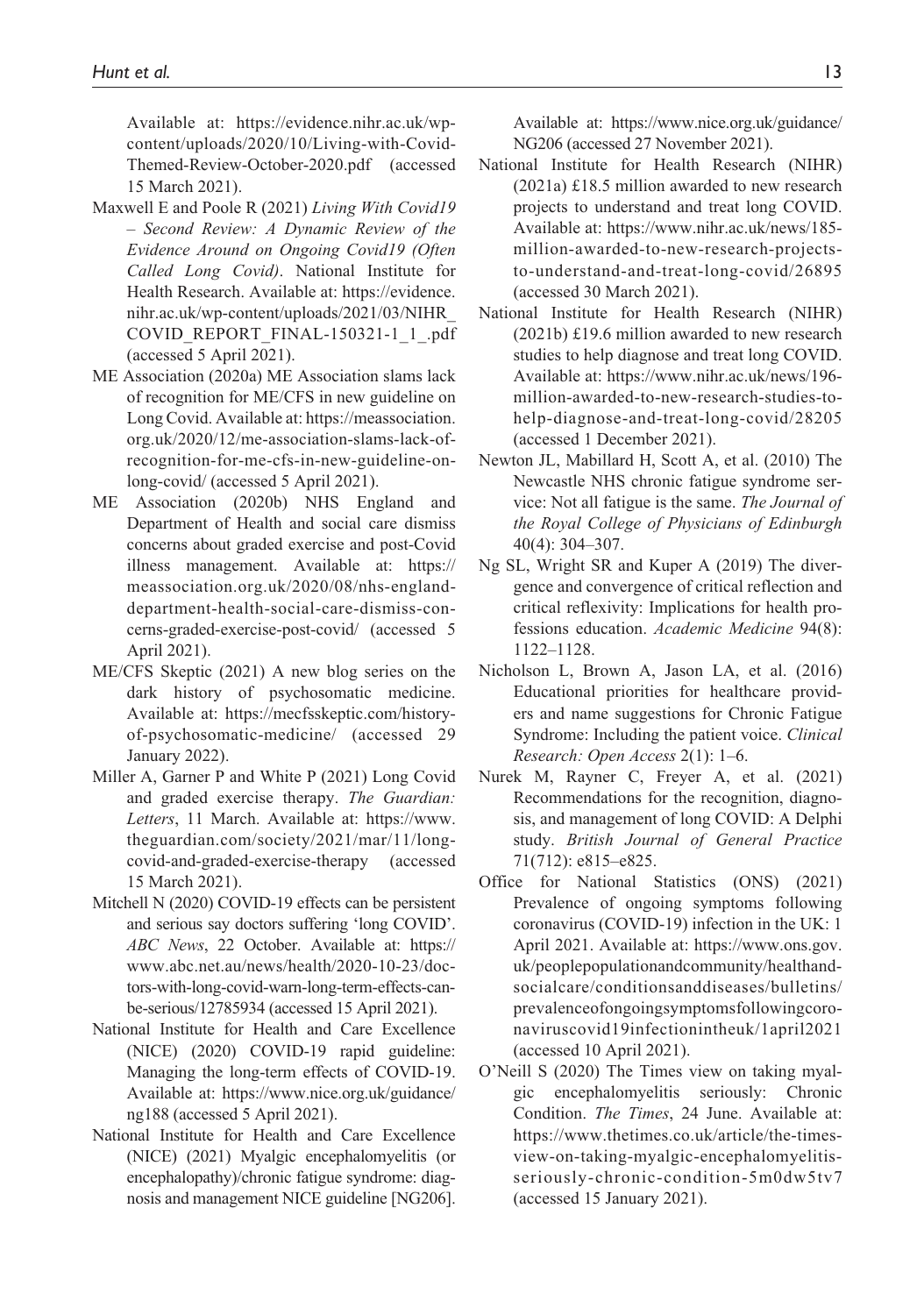- Perego E (2020) Twitter. Available at: [https://twitter.](https://twitter.com/elisaperego78/status/1263172084055838721?s=20) [com/elisaperego78/status/126317208405583872](https://twitter.com/elisaperego78/status/1263172084055838721?s=20) [1?s=20](https://twitter.com/elisaperego78/status/1263172084055838721?s=20) (accessed 30 September 2020).
- Perego L, Callard F, Stras L, et al. (2020) Why the patient-made term 'Long Covid' is needed. *Wellcome Open Research: Open Letter*. Available at: [https://wellcomeopenresearch.](https://wellcomeopenresearch.org/articles/5-224) [org/articles/5-224](https://wellcomeopenresearch.org/articles/5-224) (accessed 14 January 2021).
- Proal AD and VanElzakker MB (2021) Long COVID or post-acute sequelae of COVID-19 (PASC): An overview of biological factors that may contribute to persistent symptoms. *Frontiers in Microbiology* 12: 698169.
- Raine R, Carter S, Sensky T, et al. (2004) General practitioners' perceptions of chronic fatigue syndrome and beliefs about its management, compared with irritable bowel syndrome: Qualitative study. *BMJ* 328(7452): 1354–1357.
- Razai MS, Al-Bedaery R, Anand L, et al. (2021) Patients' experiences of "Long COVID" in the community and recommendations for improving services: A Quality Improvement Survey. *Journal of Primary Care & Community Health* 12: 21501327211041846.
- Richman JA, Jason LA, Taylor RR, et al. (2000) Feminist perspectives on the social construction of chronic fatigue syndrome. *Health Care for Women International* 21(3): 173–185.
- Royal College of Physicians (2021) *Medical leaders sign joint statement in response to NICE guidance on ME/CFS*. Available at: [https://www.](https://www.rcplondon.ac.uk/news/medical-leaders-sign-joint-statement-response-nice-guidance-mecfs) [rcplondon.ac.uk/news/medical-leaders-sign](https://www.rcplondon.ac.uk/news/medical-leaders-sign-joint-statement-response-nice-guidance-mecfs)[joint-statement-response-nice-guidance-mecfs](https://www.rcplondon.ac.uk/news/medical-leaders-sign-joint-statement-response-nice-guidance-mecfs) (accessed 27 November 2021).
- Rutherford J (2007) New labour, the market state, and the end of welfare. *Soundings* 36: 40–55.
- Rutter H, Wolpert M and Greenhalgh T (2020) Managing uncertainty in the covid-19 era. *BMJ* 370: m3349.
- Ryan F (2019) Rod Liddle vilifies disabled people. I'm tired of the hate. We all should be. *The Guardian*, 19 March. Available at: [https://](https://www.theguardian.com/commentisfree/2019/mar/19/rod-liddle-disabled-people-hate-media-me) [www.theguardian.com/commentisfree/2019/](https://www.theguardian.com/commentisfree/2019/mar/19/rod-liddle-disabled-people-hate-media-me) [mar/19/rod-liddle-disabled-people-hate-media](https://www.theguardian.com/commentisfree/2019/mar/19/rod-liddle-disabled-people-hate-media-me)[me](https://www.theguardian.com/commentisfree/2019/mar/19/rod-liddle-disabled-people-hate-media-me) (accessed 15 January 2021).
- Sakellariou D and Rotarou ES (2017) The effects of neoliberal policies on access to healthcare for people with disabilities. *International Journal for Equity in Health* 16(1): 199.
- Select Committee on Health (2007) Evidence submitted by Professor Malcolm Hooper

(NICE 07). Available at: [https://publica](https://publications.parliament.uk/pa/cm200607/cmselect/cmhealth/503/503we79.htm)[tions.parliament.uk/pa/cm200607/cmselect/](https://publications.parliament.uk/pa/cm200607/cmselect/cmhealth/503/503we79.htm) [cmhealth/503/503we79.htm](https://publications.parliament.uk/pa/cm200607/cmselect/cmhealth/503/503we79.htm) (accessed 15 January 2021).

- Shakespeare T, Watson N and Alghaib OA (2017) Blaming the victim, all over again: Waddell and Aylward's biopsychosocial (BPS) model of disability. *Critical Social Policy* 37(1): 22–41.
- Sharpe M (2021) Post-Covid-19 syndrome (long-Covid). Available at: [https://www.swissre.com/](https://www.swissre.com/dam/jcr:788aa287-7026-430a-8c14-f656421b6e71/swiss-re-institute-event-secondary-covid19-impacts-presentation-michael-sharpe.pdf) [dam/jcr:788aa287-7026-430a-8c14](https://www.swissre.com/dam/jcr:788aa287-7026-430a-8c14-f656421b6e71/swiss-re-institute-event-secondary-covid19-impacts-presentation-michael-sharpe.pdf) [f656421b6e71/swiss-re-institute-event-sec](https://www.swissre.com/dam/jcr:788aa287-7026-430a-8c14-f656421b6e71/swiss-re-institute-event-secondary-covid19-impacts-presentation-michael-sharpe.pdf)[ondary-covid19-impacts-presentation-michael](https://www.swissre.com/dam/jcr:788aa287-7026-430a-8c14-f656421b6e71/swiss-re-institute-event-secondary-covid19-impacts-presentation-michael-sharpe.pdf)[sharpe.pdf](https://www.swissre.com/dam/jcr:788aa287-7026-430a-8c14-f656421b6e71/swiss-re-institute-event-secondary-covid19-impacts-presentation-michael-sharpe.pdf) (accessed 2 April 2021).
- Sharpe M, Chalder T, Palmer I, et al. (1997) Chronic fatigue syndrome: A practical guide to assessment and management. *General Hospital Psychiatry* 19(3): 185–199.
- Stanley I, Salmon P and Peters S (2002) Doctors and social epidemics: The problem of persistent unexplained physical symptoms, including chronic fatigue. *British Journal of General Practice* 52(478): 355–356.
- Stenhoff AL, Sadreddini S, Peters S, et al. (2015) Understanding medical students' views of chronic fatigue syndrome: A qualitative study. *Journal of Health Psychology* 20(2): 198–209.
- Stewart M (2016) *Cash Not Care: The Planned Demolition of the UK Welfare State*. London: New Generation Publishing.
- Taylor AK, Kingstone T, Briggs TA, et al. (2021) "Reluctant pioneer": A qualitative study of doctors' experiences as patients with long COVID. *Health Expectations* 24(3): 833–842.
- The Telegraph (2020) Symptoms of long Covid are so varied patients are not being believed by doctors, researchers claim. *The Telegraph*, 15 October. Available at: [https://www.telegraph.](https://www.telegraph.co.uk/news/2020/10/15/symptoms-long-covid-varied-patients-not-believed-doctors-researchers2/) [co.uk/news/2020/10/15/symptoms-long-covid](https://www.telegraph.co.uk/news/2020/10/15/symptoms-long-covid-varied-patients-not-believed-doctors-researchers2/)[varied-patients-not-believed-doctors-research](https://www.telegraph.co.uk/news/2020/10/15/symptoms-long-covid-varied-patients-not-believed-doctors-researchers2/)[ers2/](https://www.telegraph.co.uk/news/2020/10/15/symptoms-long-covid-varied-patients-not-believed-doctors-researchers2/) (accessed 15 January 2021).
- Thomas A, Kuper A, Chin-Yee B, et al. (2020) What is "shared" in shared decision-making? Philosophical perspectives, epistemic justice, and implications for health professions education. *Journal of Evaluation in Clinical Practice* 26(2): 409–418.
- Thomas H (2021) Long Covid patients 'told to go away by GP. *BBC News*, 10 March. Available at: [https://www.bbc.co.uk/news/uk](https://www.bbc.co.uk/news/uk-wales-56346444)[wales-56346444](https://www.bbc.co.uk/news/uk-wales-56346444) (accessed 5 April 2021).